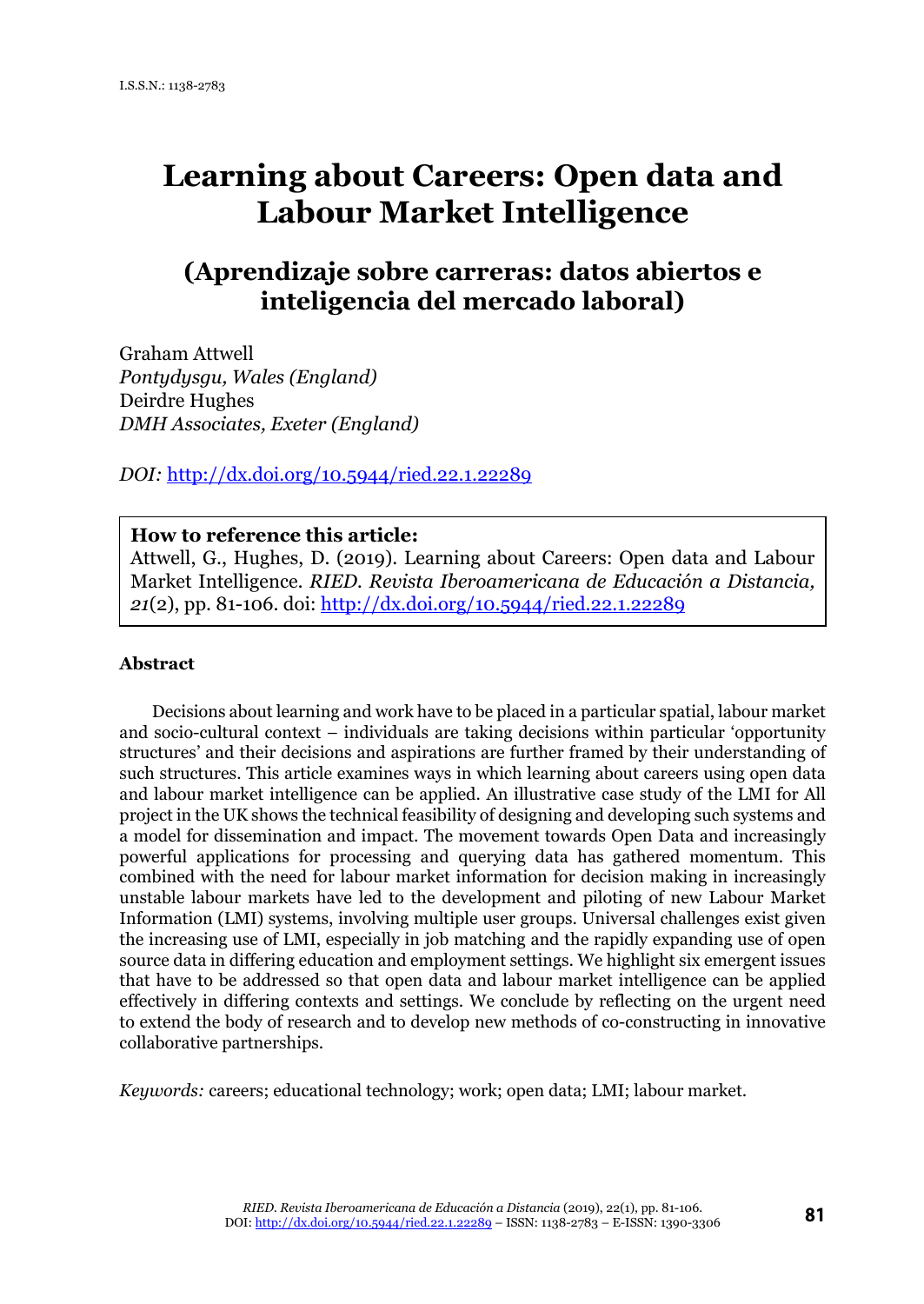#### **Resumen**

Las decisiones sobre el aprendizaje y el trabajo deben ubicarse en un contexto particular espacial, de mercado laboral: los individuos toman decisiones dentro de "estructuras de oportunidad" particulares y sus decisiones y aspiraciones se enmarcan dentro de su comprensión de tales estructuras. Este artículo examina formas en las que se puede aplicar el aprendizaje sobre carreras con datos abiertos e inteligencia del mercado laboral. Un estudio de caso ilustrativo del proyecto LMI for All en el Reino Unido muestra la viabilidad técnica del diseño y desarrollo de dichos sistemas y un modelo para su difusión e impacto. La tendencia hacia los datos abiertos y las aplicaciones cada vez más poderosas para procesar y consultar datos han cobrado impulso. Esto, combinado con la necesidad de información sobre el mercado laboral para la toma de decisiones en mercados laborales cada vez más inestables, ha llevado al desarrollo y pilotaje de nuevos sistemas de información del mercado laboral (LMI), que involucran a múltiples grupos de usuarios. Existen desafíos universales debido al uso cada vez mayor de LMI, especialmente en la asignación de empleos y el uso en rápida expansión de datos abiertos en diferentes entornos de educación y empleo. Destacamos seis temas emergentes que deben abordarse para que los datos abiertos y la inteligencia del mercado laboral puedan aplicarse de manera efectiva en diferentes contextos y entornos. Concluimos reflexionando sobre la urgente necesidad de ampliar el cuerpo de investigación y desarrollar nuevos métodos de co-construcción en asociaciones de colaboración innovadoras.

*Palabras clave:* carreras; tecnología educativa; trabajo; datos abiertos; LMI; mercado laboral.

We live in a digital world in which learning and work have been transformed by new technologies. Yet, labour markets are increasingly volatile. The idea of a job for life no longer exists. Technology is not only changing occupations with some disappearing and new occupations emerging but also the content of work. At the same time, the effects of the world economic crisis continue to be felt, with persistently high levels of youth unemployment in many countries, including in south Europe.

A McKinsey report (Manyika et al., 2017) found that about half the activities people are paid to do globally could theoretically be automated using currently demonstrated technologies. Yet, it also found that very few occupations—less than 5 percent—consist of activities that can be fully automated. However, in about 60 percent of occupations, at least one-third of the constituent activities could be automated, implying substantial workplace transformations and changes for all workers. Automation and artificial intelligence (AI) is predicted to lift productivity and economic growth, but many people will need to upgrade skills and/or switch occupations.

Set alongside this, in the UK an estimated 700,000 workers are set to retire in the next ten years in the infrastructure and logistics sector alone, leading to a potential skills crisis (HM Government, 2017). More widely across the UK, skills gaps are felt acutely in a number of key sectors. In the NHS, 10 per cent of vacancies are unfilled (Forster, 2017). In the construction industry, more than 80 per cent of employers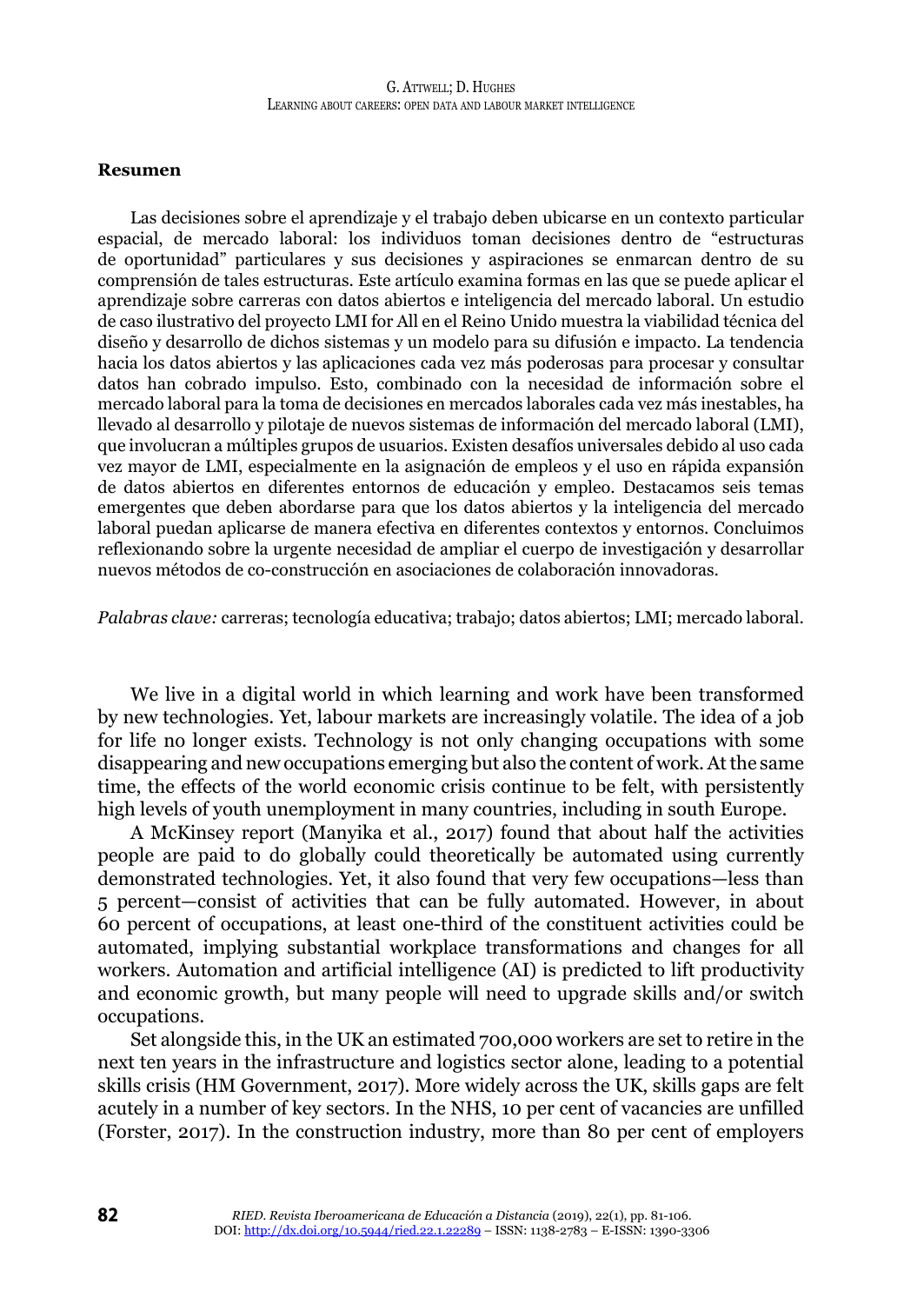report skills shortages as a chronic problem and 59 per cent of construction firms believe that the sector's workforce will not have the required skills to cater for the industry's future needs and development (London Councils, 2018). In London alone, "28,300 London employers report that not all their employees have the right skills for the job. Almost a quarter (23 per cent) of all vacancies in London are due to a lack of applicants with the right skills, while almost half of firms (42 per cent) are not confident they will be able to recruit people with the higher-level skills their organisation needs over the next five years. The number of cases where employers have been unable to fill a vacancy due to skills shortages in the capital has also more than doubled since 2011 – rising from 14,000 to 37,000" (London Councils, 2018). The OECD also highlights concerns about skills mismatch. This has been accentuated by the recent crisis, but "they go back to at least the 1970s, when increases in the supply of graduates in the United States seemed to outstrip demand" (OECD, 2018).

#### **DECISIONS AND ABOUT LEARNING AND WORK**

Decisions about learning and work have to be placed in a particular spatial, labour market and socio-cultural context – individuals are taking decisions within particular 'opportunity structures' and their decisions and aspirations are further framed by their understanding of such structures (Roberts, 2015). Within academic literature, there is a significant body of research examining young people's decision making styles, processes, and strategies. For example, Harren (1979) identified three decision-making styles: rational, avoidant, and dependent. The sample on which this typology was derived was restricted to college students and was conducted nearly four decades ago. However, the typology still resonates, for example, the rational style is often perceived as an active and planned approach to decision-making. The avoidant style is characterised by failure to attain and process information and the postponement of career decisions. The dependent style involves transferring responsibility for decisions to external sources, such as parents, teachers and significant others. The rational decision-making style is often viewed as a systematic approach that yields information relevant to supporting decisions. This has been found to be associated with career maturity (Janeiro & Marques, 2010), cognitive information processing (Sampson et al., 1999), career decidedness (Ferrari et al., 2012), and problem-solving efficacy (Bullock-Yowell et al., 2012). However, there is no conclusive evidence that the rational style is associated with superior decisionmaking outcomes, nor is this common behaviour. Gati et al. (2012) suggest using the profiles of 11 different decision dimensions as follows:

- 1. Information gathering reflects the degree of involvement in the collection and organisation of information
- 2. Information processing refers to the extent of analysis of career information
- 3. Locus of control is the degree of one's perceived control over career opportunities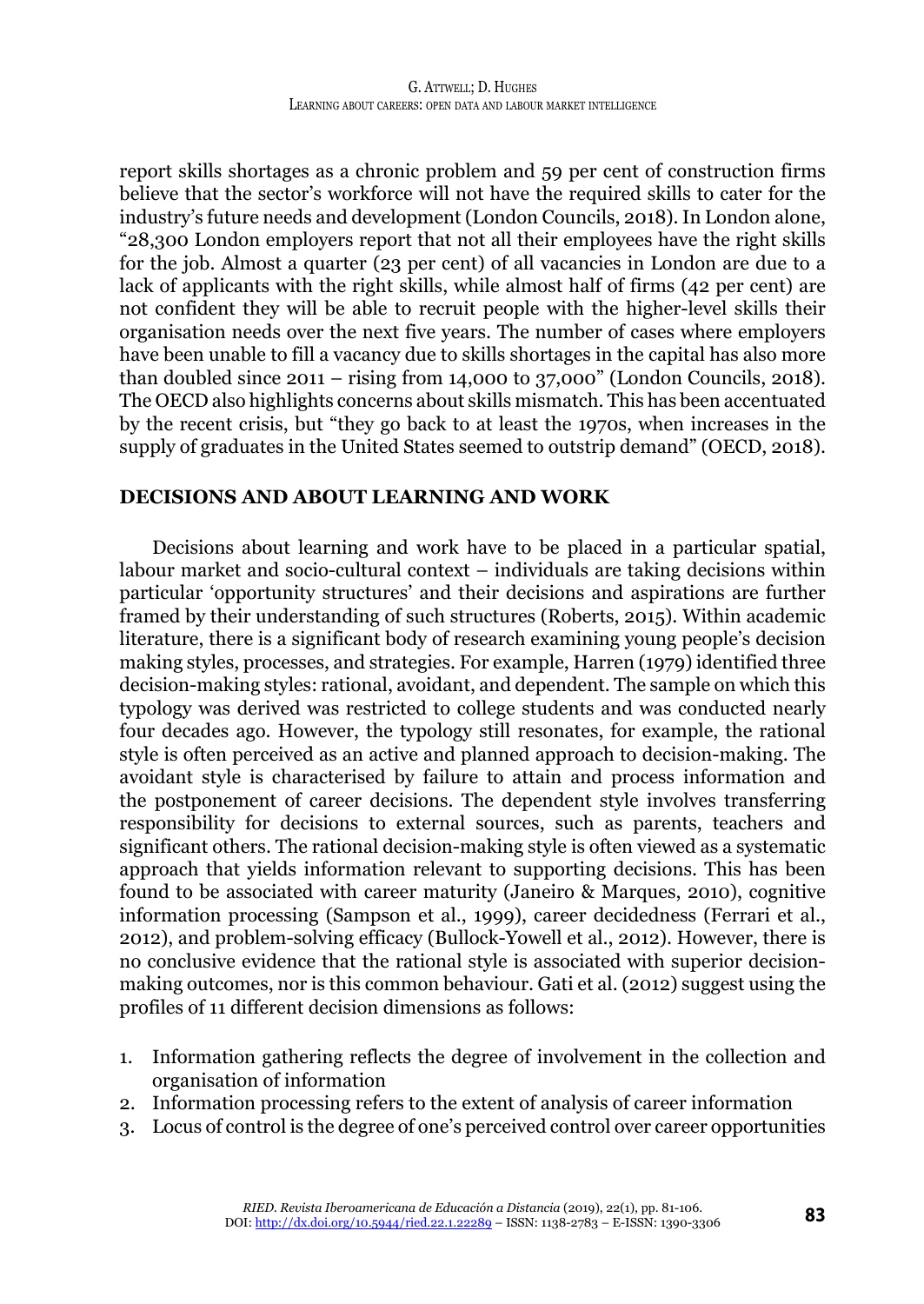- 4. Effort invested in the process reflects the time and effort devoted to career decision making
- 5. Procrastination is the delay in involvement in decision-making tasks
- 6. Speed of making the final decision reflects the time needed to make a final career decision
- 7. Consulting with others refers to the extent to which help is sought from other people during the decision-making process
- 8. Dependence on others is the extent of reliance on others for making the career decision
- 9. Desire to please others reflects attempts to satisfy the expectations of others
- 10. Aspiration of an ideal occupation is the desire to find a perfect occupation
- 11. Willingness to compromise refers to flexibility in one's career aspirations.

A literature review from adult education, and on adults who return to learning, provides insight to multiple social, cultural and economic factors associated with adults' decision making when it comes to engagement in learning (Hughes et al., 2016). Gender, ethnicity and socio-economic factors all strongly affect these choices (Cardoso & Marques, 2008; van Tuijl & van der Molen, 2015).

In all these situations access to detailed up to date information about the labour market is vital. This can include information about employment trends, data on the structure of the labour market and the way it functions, information about different occupations and training courses available as well as job opportunities and data focusing on equality and diversity (Attwell, 2017). Moreover, there is a growing evidence base which supports the use of online career and labour market support tools (Bimrose, 2016; Goss & Hooley, 2015; Nota, Santilli & Soresi, 2016).

Labour Market Information is used by a wide variety of different professionals. These include careers counsellors, employment advisors, education and training providers, researchers and those responsible for planning and policy. But its use is not limited to professionals. Young people thinking about their careers, people considering starting up businesses, unemployed people or those thinking about a career change all need reliable labour market information. Understanding labour market information requires a different set of skills, for both students and advisers (Bimrose, Barnes & Attwell, 2010). Accurate and individualised information (in particular on wage returns) may prevent students from creating false expectations about their choices and labour market outcomes (CEDEFOP, 2016a).

The movement towards Open Data and increasingly powerful applications for processing and querying data has gathered momentum. This combined with the need for Labour Market Information for decision making in increasingly unstable labour markets has led to the development and piloting of LMI systems in many countries, involving multiple user groups including for use on careers advice, guidance and counselling. This development parallels the increasing use of data systems, for example Learning Analytics, in education.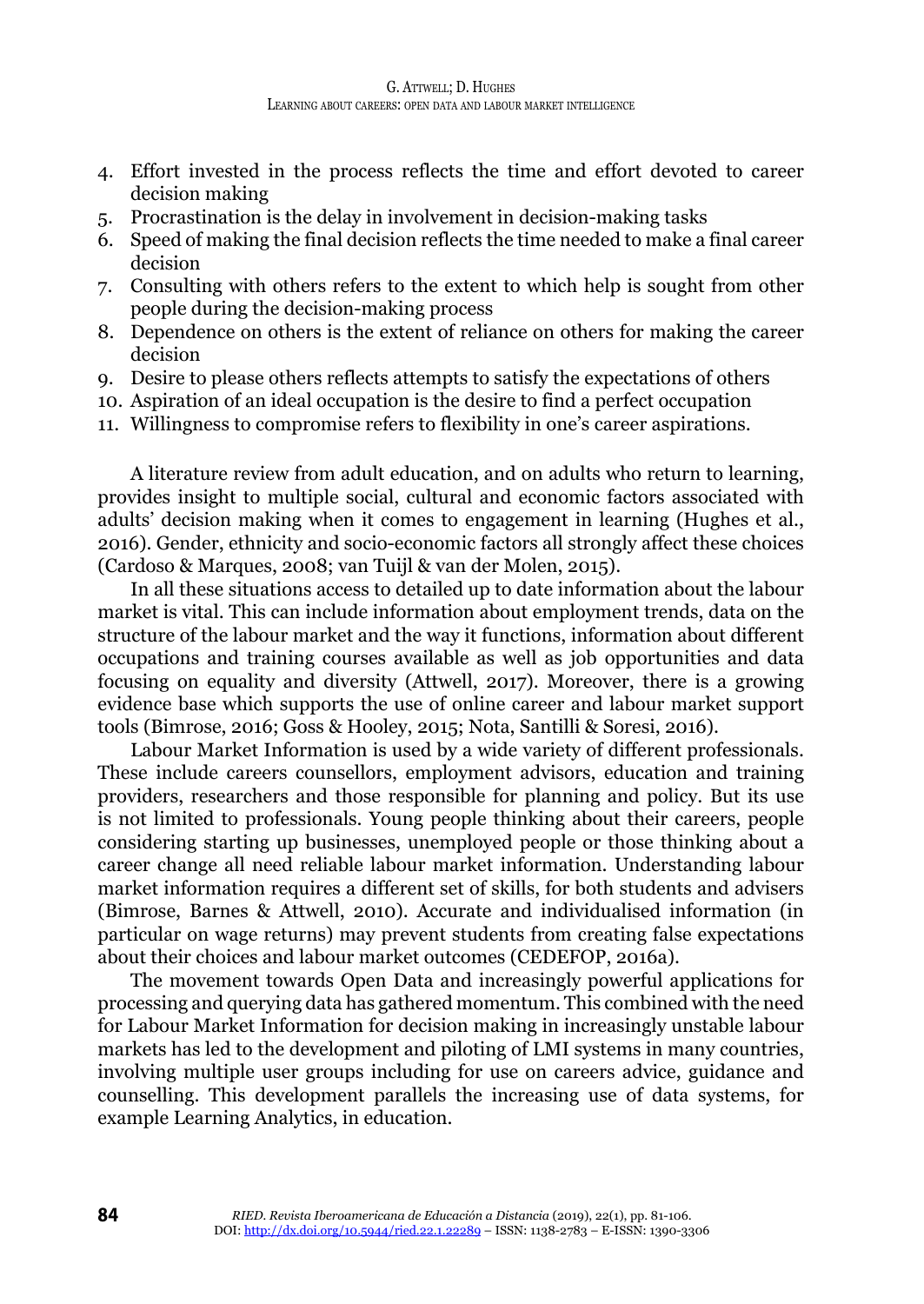In the next section of this paper we examine definitions of LMI and the scope of LMI systems. This is followed by a case study of the development and implementation of the LMI for All database and API in the UK. Section four examines issues arising from the design and use of LMI systems, many of which have wider implications for the use of data applications across education.

# **DEFINITIONS: LABOUR MARKET INFORMATION AND ANALYSIS AND LABOUR MARKET INTELLIGENCE**

There are varying definitions of Labour Market Information (LMI) and Labour Market Information Systems (LMIS) and the degree of scope of such systems as well as of integration. Woods & O'Leary (2006) indicate:

"Labour Market Information includes any quantitative or qualitative information and intelligence on the labour market that can assist labour market agents in making informed plans, choices, and decisions related to business requirements, career planning and preparation, education and training offerings, job search, hiring, and governmental policy and workforce investment strategies."

Labour Market Information can be contrasted to Labour Market Intelligence: Labour Market Intelligence is any quantitative or qualitative facts, analysis or interpretation about the past, present or future structure and workings of the Labour Market and the factors that influence it (Attwell, 2017).

Labour Market Information is needed to inform users about:

- economic and labour market conditions,
- education, qualifications, training and skills,
- current and future demand and supply of Labour and jobs; and
- vacancies and recruitment.

LMI includes both Labour Market Information (descriptive data such as statistics or survey results) and Labour Market Intelligence (analysis, interpretation, conclusions and policy recommendations).

Another definition is provided by the International Labor Organisation (ILO) in its report entitled 'Current Practices in Labour Market Information Systems Development for Human Resources Development Planning in Developed, Developing and Transition Economies' (Mangozho, 2003):

"Any information concerning the size and composition of the Labour Market or any part of the Labor Market, the way it or any part of it functions, its problems, the opportunities which may be available to it, and the employment-related intentions or aspirations of those who are part of it (Thuy, Hansen, & Price, 2001)."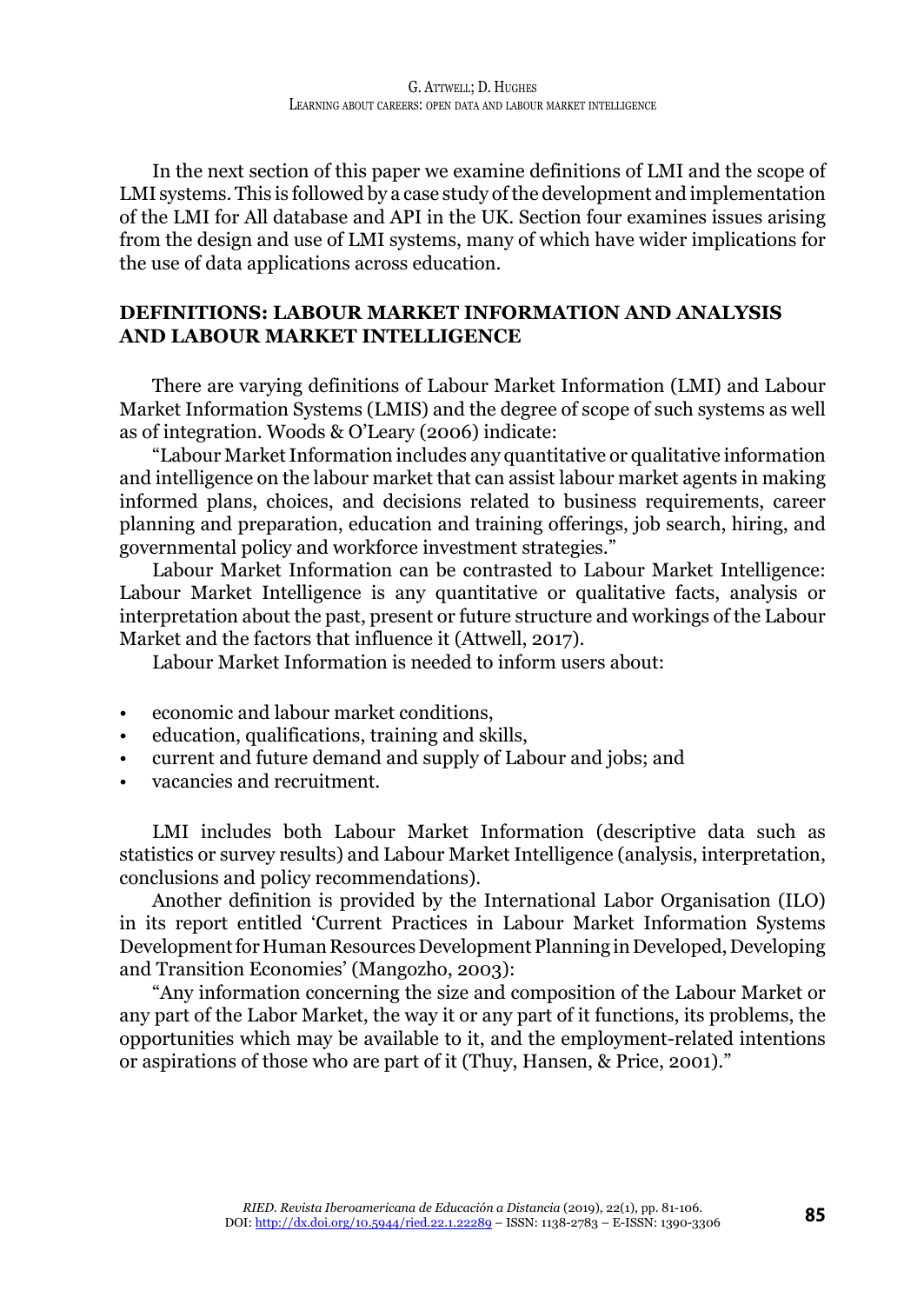Chernyshev & Standing (1997) point to the importance of Labour Market analysis:

"A useful information system is one that provides the job seeker as well as the policy maker with information to assess the state of the Labor Market from their respective perspectives…it takes Labor Market statistics and other relevant facts and information and converts them into answers to questions posed by decision makers at all levels of the Labor Market."

The LMI Institute (undated) draws attention to the importance of workforce analysis and of support mechanisms for users of LMI:

"While data are an integral part of the LMI system, developing workforce intelligence from Labor Market Information requires the integration of data elements and analysis, followed by the provision of those insights through an efficient information delivery system and a user support network. All of these factors are considerations that are integral to creating a truly comprehensive view of Labour market information."

# **Labour Market Information Systems**

Once more, definitions of Labour Market Information Systems vary. One focus is to examine the information provided through a system. Although different user groups will have different specific needs, the core provision of a LMIS could include:

- Information on the demand for different occupations and their changing work content.
- Information on occupations that are disappearing and emerging as a result of technological changes and structural changes in an economy.
- The employability and career opportunities of young people entering the Labour market, that is information on the school to work transition.
- Future skill requirements of the economy.
- Recurrent manpower shortage areas and analysis of the causes and consequences of such occurrences.
- Information on workplace learning as well as other forms of skills development practices, i.e. participation and investments in training.
- Information on the likely effects of economic as well as other policies on specific target groups, i.e. women, youth, migrant workers and disabled people. (EmployID, 2017)

Another way to view LMIS is in terms of the technology deployed. This is seen in the move towards real time LMIS deploying new technologies including Big Data and algorithmic processes for analysing supply, demand and skills for job vacancies in the Labour Market. However, Martin (2011), in his report for the International Organisation for Migration (IMO), draws attention to organisational and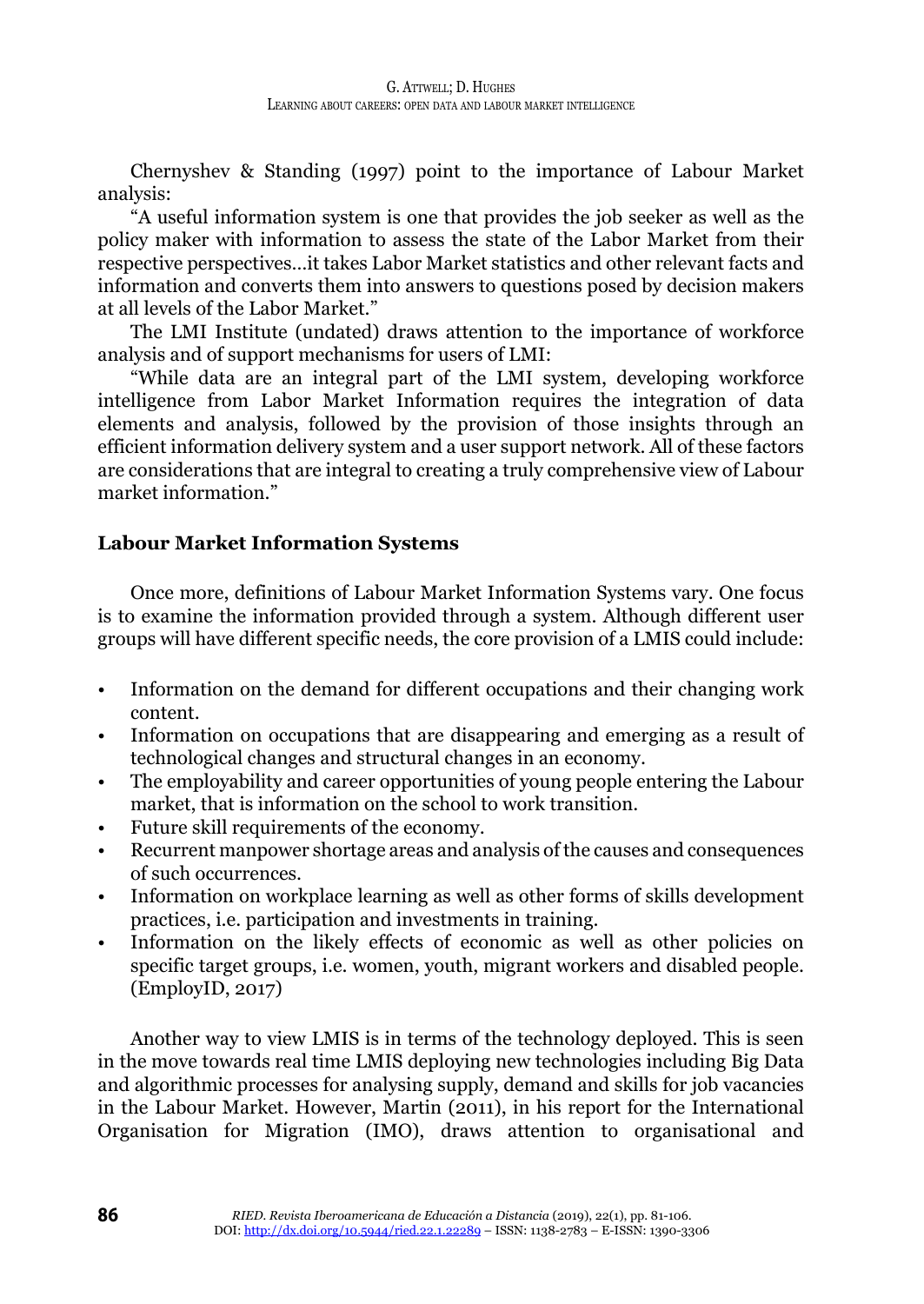institutional arrangements, rather than technology or data sources. He reports: "A Labour Market Information System (LMIS) is the set of institutional arrangements, procedures and mechanisms by which a country can assure that all relevant labour market information is collected, shared and channelled to relevant institutions to be analysed and processed into labour market matching and policy planning processes". He highlights: "An LMIS is primarily a "system", that is, a group or combination of dynamically interrelated, interdependent and interacting elements forming a structure with a common purpose. As far as the elements of this system are concerned, they are institutions, private sector and civil society actors, and the different components of the LMIS."

To some extent there is a tension between seeing a LMIS for collecting, analysing and disseminating data as a series of organisational and institutional arrangements and as a change process. Martin (2011) proposes ten features for an 'ideal' LMIS:

| Labour supply information               | Labour statistics<br>National qualifications register<br>Register of nationals residing abroad<br>Register of foreign residents |
|-----------------------------------------|---------------------------------------------------------------------------------------------------------------------------------|
| Labour demand information               | Labour market needs analysis<br>Register of international job offers                                                            |
| Labour market matching                  | Register of job seekers<br>Register of job offers<br>Information provided by private placement<br>agencies                      |
| Integration, analysis and dissemination | Labour market observatory                                                                                                       |

Tabla 1. An ideal Labour Market Information System (Martin, 2011)

But at the same time, he indicates "the truly fundamental element of any LMIS is the institutional framework establishing a rational division of competences among relevant institutions, operational mechanisms for inter-institutional coordination, outreach mechanisms for interaction with private sector actors (be they research centres or social partners) and, most importantly, a fluent circulation of information across institutions". Martin (2011) argues that an outstanding feature of LMISs is that they should be seen as a process rather than as a ready-made structure. Fundamentally, they are evolutionary and have to accommodate changing reality and national and international policy contexts, and also the changing priorities of involved actors and institutions.

There may also be a tension between the view of an LMIS as primarily informing research and policy and an LMIS as an instrument for providing Labour Market information directly to citizens. The European Union has developed a set of quality standards for Labour Market Information (Cedefop, 2016a). These include the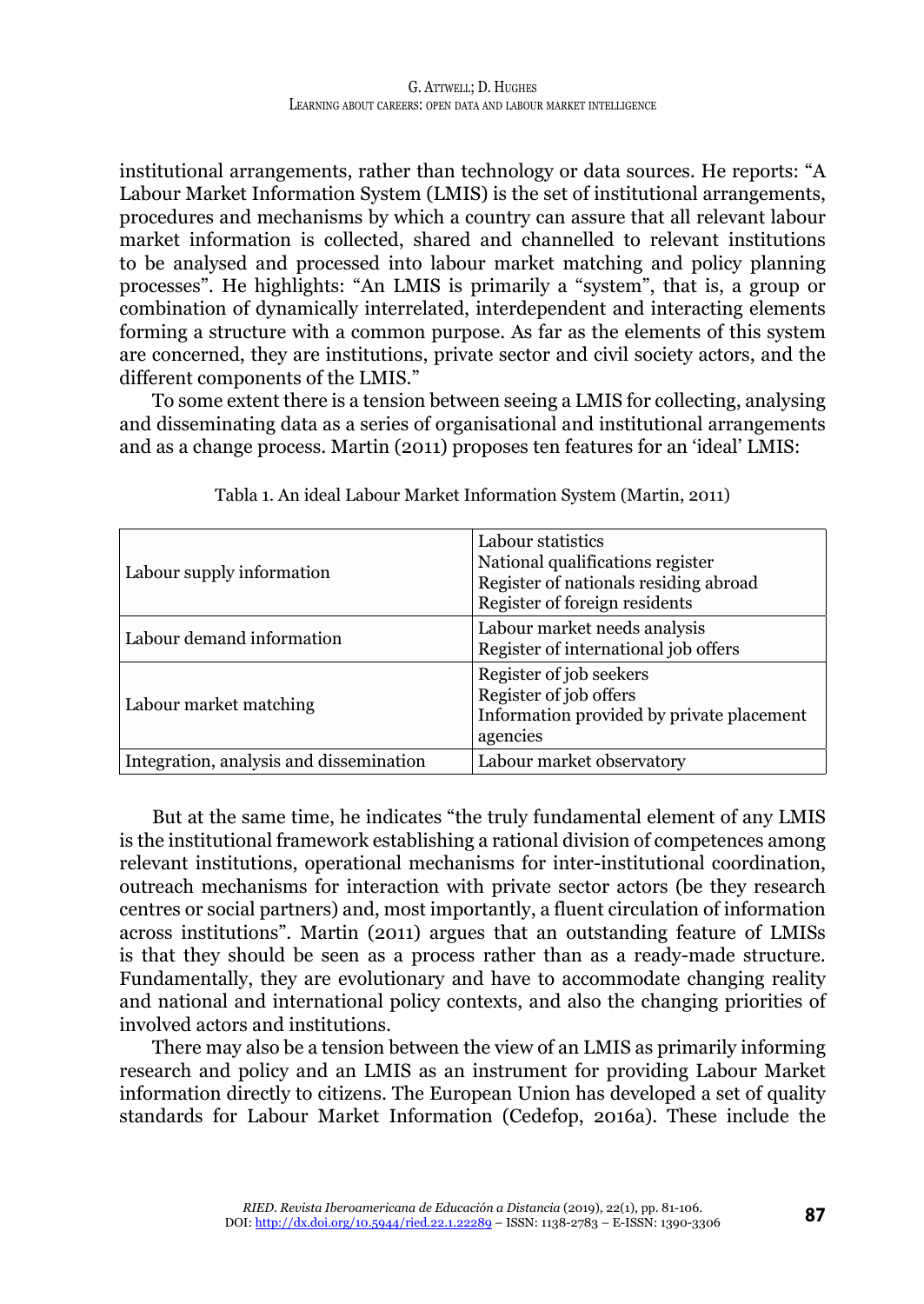requirement for LMI to be pedagogical in design, accurate, up-to-date, take into account users' needs and to be comprehensible. They point to the need for coordination in collection and distribution. The promotion of staff competences in the use of LMI should be supported and LMI should be available through multiple channels.

The following diagram illustrates the basic structural elements of an LMIS including the institutions and functions to be performed, actors and required information flows.





The definitions outlined above are essentially ideal type representations, with actual LMIS reflecting policy and strategy concerns, institutional arrangements and the availability of data in a particular country or region. They also reflect the evolution of LMIS over time and the different priorities and perceived uses and users of LMIS.

Proposals for developing an LMIS need to take into account all the different dimensions included in the definitions. These dimensions can be summarised as: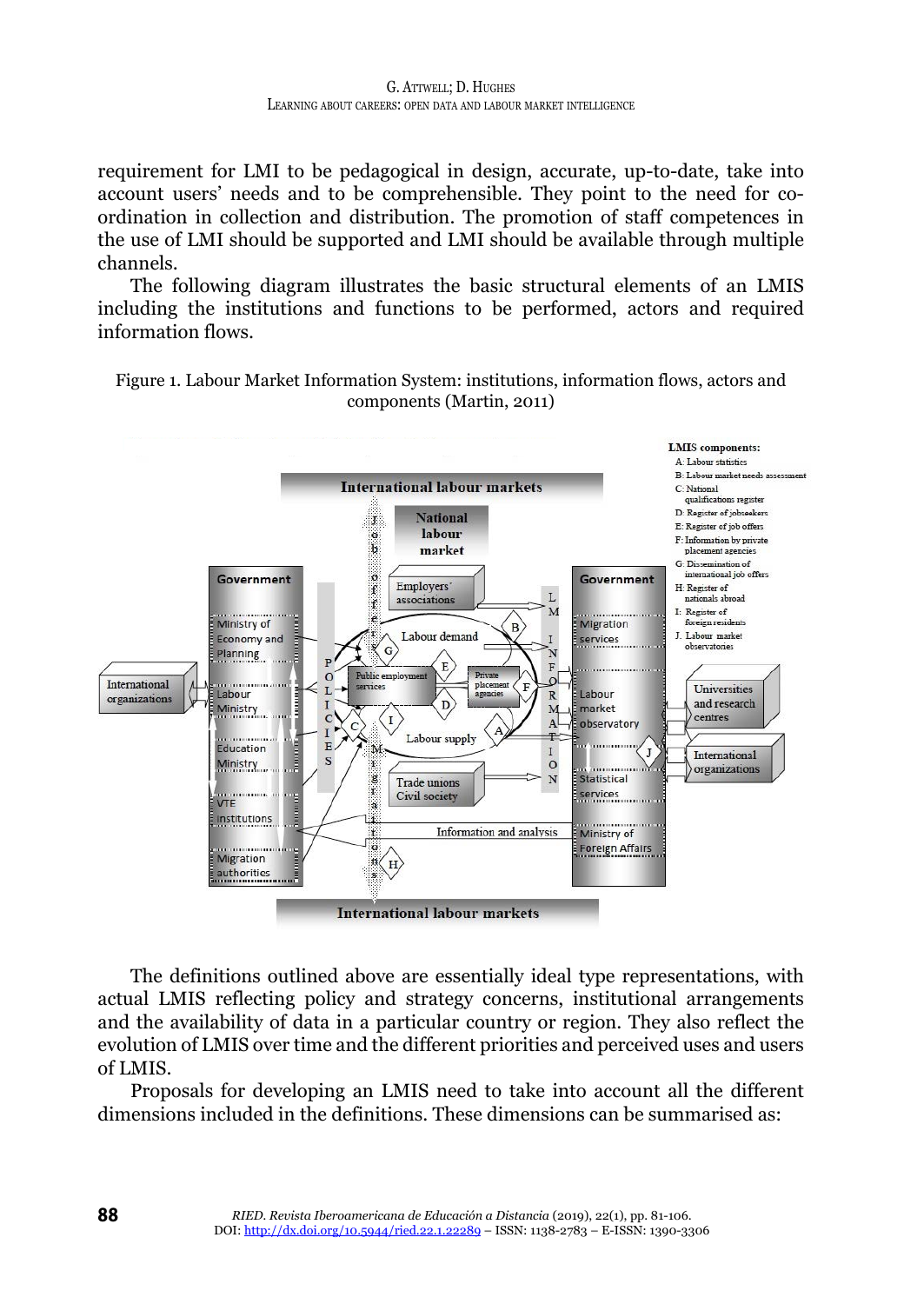- Data collection, processing and dissemination
- Analysis and development of answers to questions
- Institutional arrangements, procedures and mechanisms
- Fluent circulation of information across different institutions
- Multiple channels for different user needs, taking into account pedagogical design
- Promotion of staff competence in use of LMI
- Ongoing monitoring and evaluation.

#### **LMI FOR ALL**

LMI helps careers advisers, Work Coaches and other careers and employment practitioners to understand the dynamic interplay between 'supply' and 'demand' in fast-changing labour markets (EmployID, 2018). LMI also helps policy makers and planners develop strategies for the labour markets of the future. Additionally, LMI helps course designers and curriculum developers to consider the skills that will be needed in the future for those embarking on education and training programmes. Overall, technology has served as one means to remove potential barriers and limitations in connecting and delivering career and employment support services to young people and adults. One way that the UK government has addressed the relationship between government and non-governmental careers and labour market information is to underpin emerging websites and careers resources is though the LMI for All (<http://www.lmiforall.org.uk/>) Application Programming Interface (API). This research and development work is currently funded by the Department for Education (DfE). LMI for All brings together government sources of information and makes them available in a form that other organisations can use. The O\*Net resource in the USA (<https://www.onetonline.org/>) fulfils a similar function to LMI for All in the UK of providing underpinning national LMI. In this section, we present a case study of the UK LMI for All project to help illustrate some technological advances being made in the use of real time LMI data. We then move on to discuss lessons learned and implication for policy, research and practice.

The idea underpinning LMI for All is to design and develop a comprehensive careers labour market information (LMI) database that links and opens up careerfocused LMI. The intention is to optimise access to, and use of, *core national data sources* that can be used by developers to create websites and applications to support individuals make better decisions about learning and work. This unique approach has been created as an open data project, which supports the wider UK government agenda to encourage use and re-use of government data sets (Cedefop, 2016b).

The development of LMI for All has extended over the period 2012 to 2018. A prototype developed in early 2012 tested the feasibility of an LMI database to develop targeted applications and websites. A key imperative is to find ways of presenting LMI in a more engaging way and targeted at specific audiences, in order to make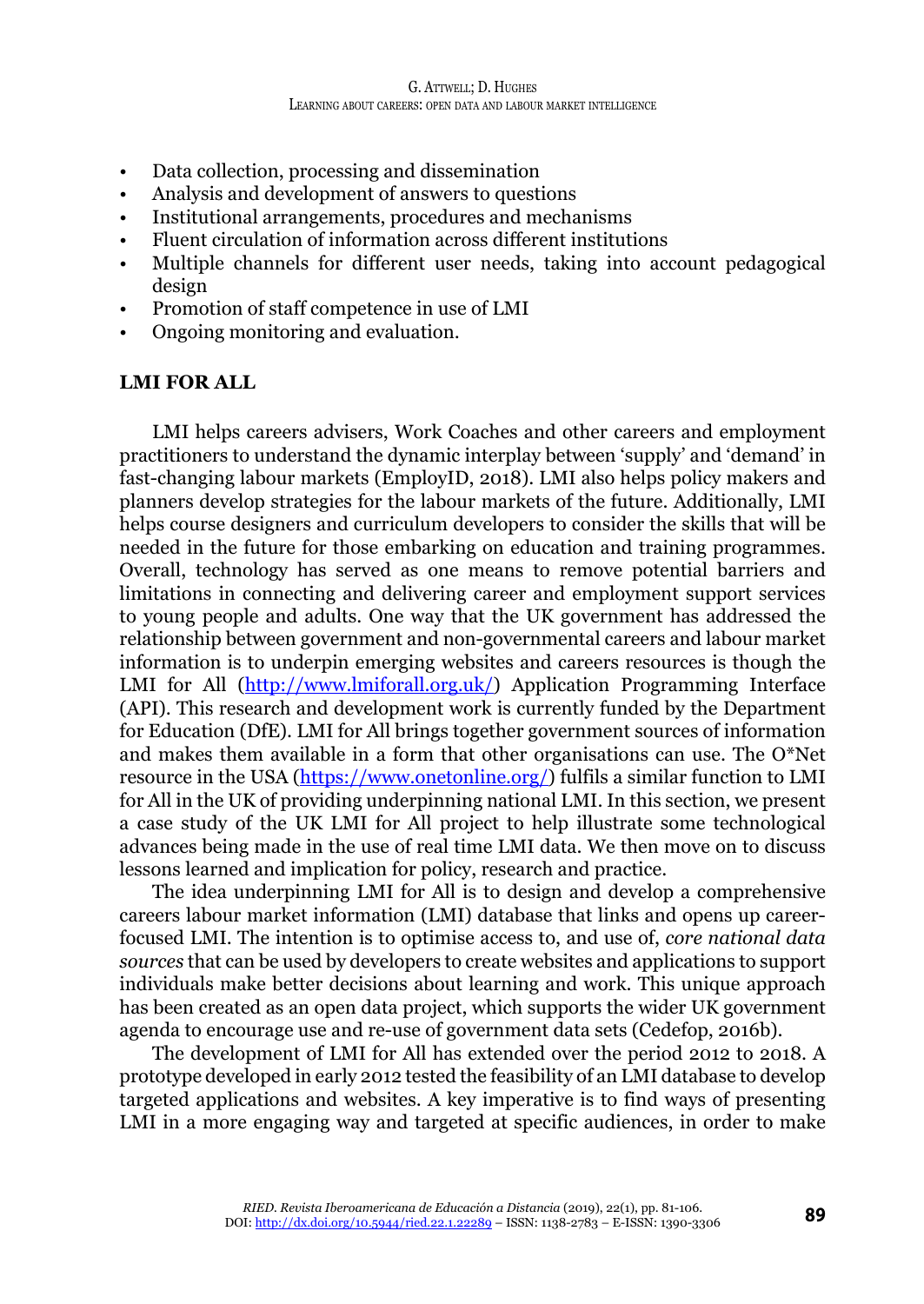LMI more widely deployed and to play a more active role in informing the operation of labour markets. In successive iterations (as part of a pilot project from 2012-2015) the feasibility of developing a comprehensive career LMI database that exploits open data sources for mainstreaming into service provision was tested successfully. For example, a series of bespoke Hack and Modding days were delivered in partnership with a specialist ICT communications organisation bringing creative developers, designers and industry experts together to solve real LMI challenges. This also supported the testing of the careers database API.

In the pilot stage (2013-2015), the research team brought together common and consistent information from a range of national sources and surveys – drawing on the detailed knowledge of LMI sources of members of the research team. A further implementation stage of research from 2015-2017 supported further development, including updating of the technical infrastructure, updating of existing data sets, exploration and assessment of new data sets, as well as continued dissemination of the LMI for All service.

To deliver LMI for All, a research team from the Institute for Employment Research at Warwick University worked in partnership with a technical team from a Wales based small and medium sized enterprise (SME), Pontydysgu. By linking and opening up careers focussed LMI, the web portal provides a rich data source to improve the effectiveness and efficiency of organisations involved with, and/ or directly providing services that support individuals in making better informed decisions about learning and work. Most importantly, this data source is freely available for any third-party developers wishing to harness its potential in their own particular operational context. The purpose of these applications is determined and developed by these third-party developers.

The 'LMI for All' database contains the following key labour market indicators, which for the first time are available from a single access point:

- Employment
- Projected employment levels
- Future job openings (replacement needs)
- Weekly pay
- Changes in pay
- Weekly hours
- Occupational descriptions;
- Skills, Abilities, Interests and Knowledge (based on US O\*NET data);
- Unemployment rates
- Current vacancies
- Census data (details of geographical location of jobs and travel to work distances);
- First destinations of graduates.
- The LMI data generally covers the following dimensions/characteristics:
- 369 detailed occupational categories (SOC2010 4-digit level);
- 75 detailed industries (roughly equivalent to SIC2007 2 dig level);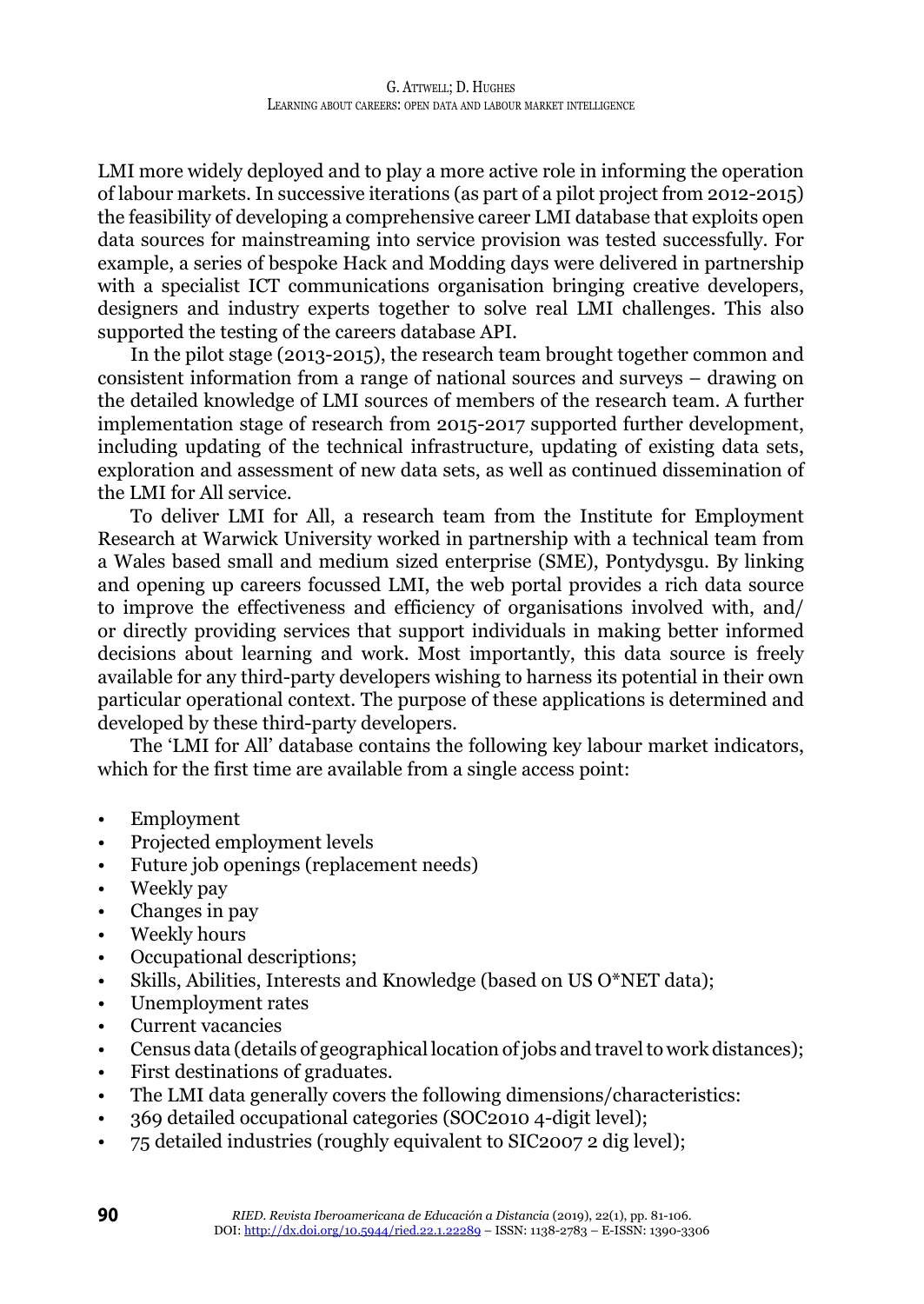- Employment status (full-time, and part-time employees and self-employment);
- Highest qualification held (9 levels of the National Qualification Framework);
- Countries and English regions within the UK; and
- Gender.

# **Stakeholder engagement and activities**

The overall aim for LMI for All from its inception to its continued development to date has been to create a data tool that developers would use to create products to support individuals in making better decisions about learning and work. Since 2013, a range of stakeholder engagement activities have been undertaken to raise awareness and understanding of the LMI for All resource among key audiences, but importantly to raise demand by publicising the completed data tool. Stakeholder engagement activities have covered a range of different categories of stakeholders and partners

Stakeholder engagement activities have focused on:

- Motivating, engaging and supporting third parties to develop applications or enhance existing applications in order to increase the reach of LMI for All among end-users;
- Motivating and supporting third-parties to implement the LMI for All free widget (Careerometer);
- Disseminating the LMI for All service, current users and widget through various dissemination activities (e.g. conference presentations, training workshops, use of social media and publications);
- Driving end-user traffic (including careers guidance professionals, teachers and other stakeholders) to existing websites and applications that offer access to LMI for All data.

The ultimate success of LMI for All is contingent on uptake. Consequently, considerable effort has been expended on engagement activities to motivate, encourage and support the integration of the data tool into practice with a range of stakeholders; to gather lessons learned from stakeholders relating to the process of integration into practice; and to increase awareness of LMI for All across the broad community of careers practice through dissemination activities (DfE, 2018). Whilst the primary activity has been across the UK, presentations have been made to audiences across Europe and in Canada and Chile.

There are a number of websites and web interfaces that have been developed throughout the lifetime of the project and targeted at a range of users, including careers guidance professionals, public employment services (PES) work coaches, students in compulsory and post-compulsory education, schools and colleges, third sector professionals and local, regional and national policy makers. The LMI for All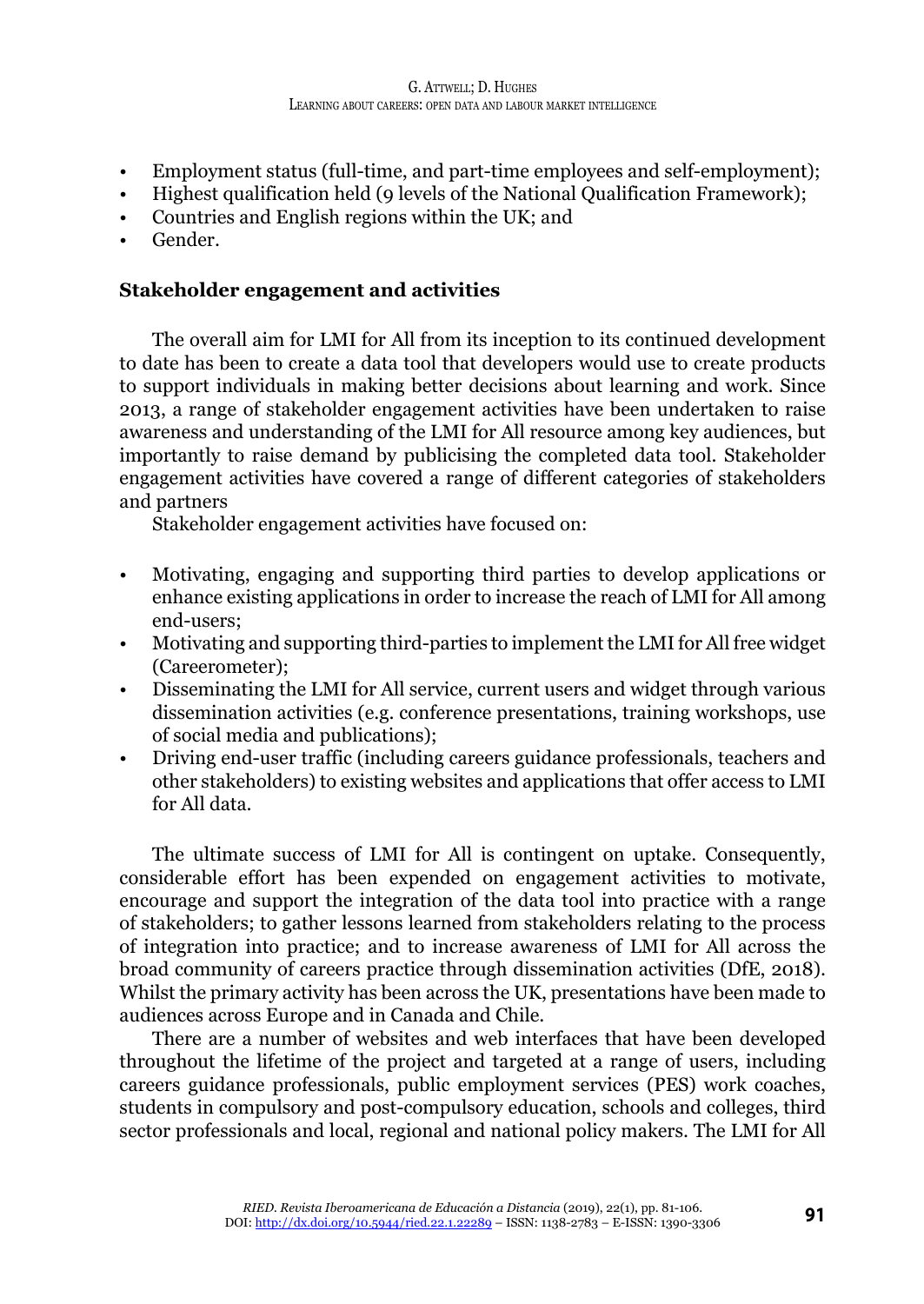system does not allow the easy identification of third party users, but it is thought that there are over 70 different applications using LMI for All data.

Figure 2. (below) shows the daily number of queries between in June 2018



Figure 2. No. of queries of LMI for All database

# **The LMi for All widget**

A key challenge is often the ability of some organisations to develop applications. They frequently lack developer skills or even knowledge of what skills they require and also lack the resources to contract programmers. To overcome this LMi for All has developed 'a widget', which can easily be embedded in websites with no technical knowledge required. The widget, which is configurable, displays up to 3 'cards'. Each card displays information about an occupation including:

- Annual, weekly and hourly pay and working hours.
- Projected changes in the workforce for the occupation.
- Sectors of employment or the occupation.
- Occupational profile including relevant qualifications.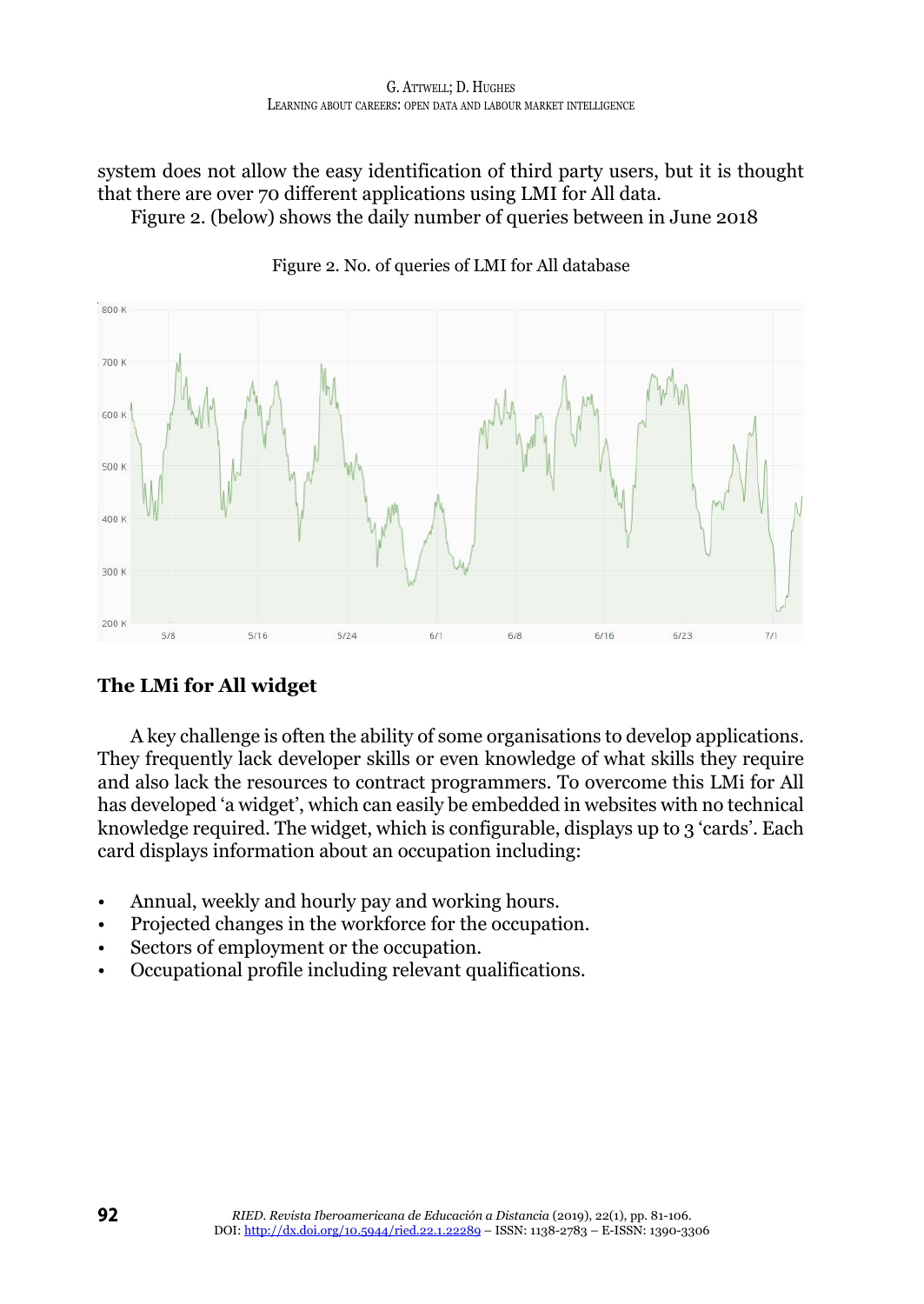

#### Figure 3. The Careerometer widget

Powered by LMI For All.

#### **Some UK case studies**

The following abridged case studies illustrate how LMI for All data and the widget is being used in practice. These are briefly presented in vignettes to demonstrate the diversity of approaches.

#### *KareerHub*

In August 2016, a grant from InvestNI and the European Commission was provided to develop this platform, drawing on innovative developments in the fields of (a) online information management systems; (b) the application of ICT in differing education settings; and (c) careers education, information, advice and guidance. KareerHub applies technological solutions to inform and support individuals with their career decision-making in fast changing and often-unpredictable education and labour markets. The use of reliable real time data combined with innovative teaching and learner support materials helps brings alive options and opportunities.

Initially technologies that could be utilised for the platform were researched. For example, the team engaged with ElasticSearch, Apache Solr and other technologies. The second development phase involved researching the relevant datasets available through LMI for All and looking at how others were using LMI for All. The team has successfully completed the design and development of KareerHub "Krawlers" which can be pointed at appropriate education and training organisations across the UK. This is a digital solution supporting enhanced career decisions for young people. It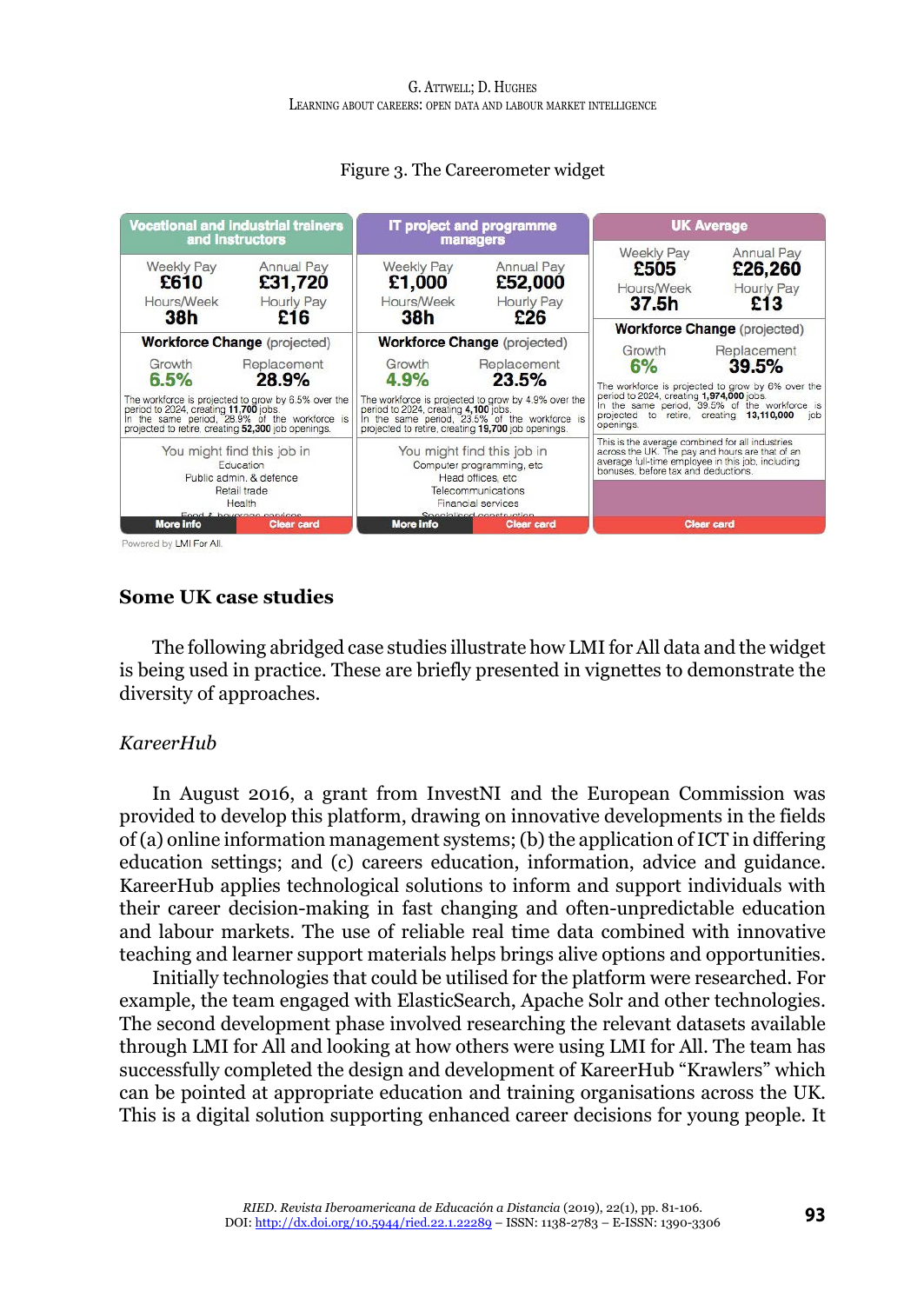provides a space to access real time information about courses in further and higher education and about apprenticeships, placing this alongside reliable Labour Market information. This involves drawing information into a single, easy-to-use place; structuring high quality information, including LMI; applying a geographic lens to the information; including apprenticeship information from local employers; and providing costs, qualifications and other course information. The diagram below illustrates how this works in practice.





The digital technology and algorithm can push up-to-date live information to the end-user on the basis of chosen searches and filters from across the UK, rather than a user having to painstakingly search for and pull information to themselves from a variety of sources. Searching the web and storing information for later use and reference is time-consuming and comparing diffuse information across many differing formats is difficult. KareerHub integrates LMI for All into a simple-to-use careers information package which delivers it direct into the classroom, onto pupils and parents tablets/smartphones thus making it usable by all, rather than a few specialist users.

#### *icould*

icould is a small charity funded by a number of sources, including philanthropy. This charitable organisation was an early adopter of LMI for All data, using it to underpin career videos and to visualise useful job information using charts and icons. It is based on the idea that someone could watch the story of someone talking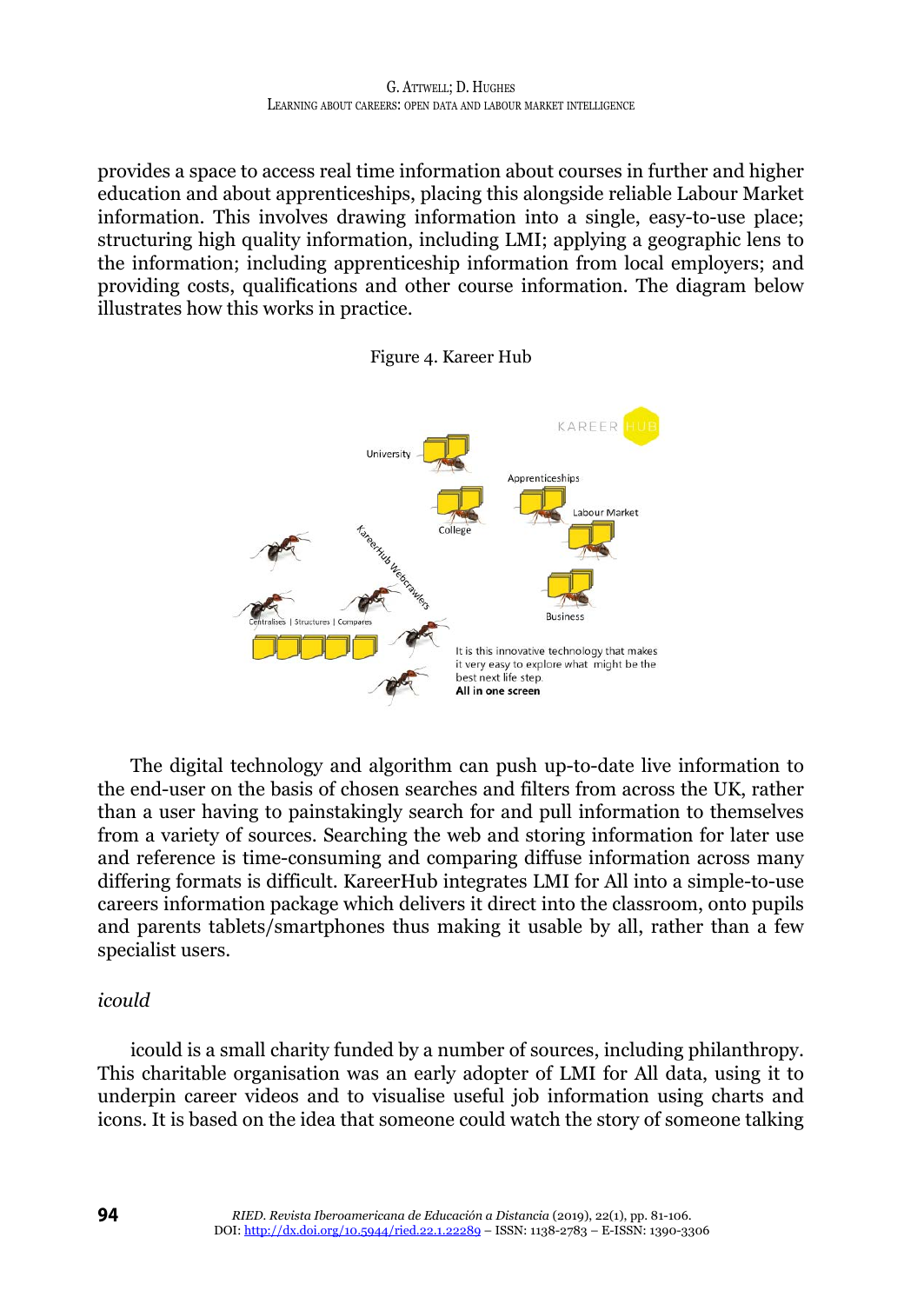about their job and then scroll down to the labour market information data for more information.

The approach uses real voices to help individuals learn more about the world of work. Using video interviews, the free-to-use website offers an insight into the day to day roles and career pathways of people working in a range of jobs. icould includes over 1,000 careers video stories that provide a real view of what it is like to work in particular jobs. Articles on a range of topics are available from people sharing their experiences, together with advice from industry experts, for example, information for young people and parents on key educational decision points and career-related topics (such as making job applications, CV writing, interviews and networking). There are also articles on a range of sectors, which describe potential future opportunities. This is used within schools as part of careers education lessons, as well as people on an individual basis. In 2017, icould had over 140,000 unique users per month, with users spending an average of six minutes per visit. It is used by a wide range of education establishments and individuals, mainly in the UK.

For each video, LMI information is provided, including average salary, average weekly hours, past unemployment, predicted employment, top 10 industries for the job, employment status of workforce, occupational description, qualifications required for job, tasks, employment by region, gender profile of the workforce and the skills important for the job. The LMI for All data are also being used as part of the regional and national webpages to show the most popular jobs and the jobs with the highest number of vacancies. Providing labour market information in a user friendly way is seen as significantly adding to the careers story featured in each video.

#### *Department for Work & Pensions (DWP)*

Due to recent changes and new strategies, the role and function of Public Employment Services (PES) have changed (PES Network, 2018). It is argued that the social function of PES is transforming into work-focused gateways to welfare systems, providing a more tailored service delivery. PES practitioners, therefore, need to operate differently, in roles and capacities that require them to adopt, and adapt to, a new professional identity formation. To assist with this process, DWP developed an LMI for All application, namely 'Coach Central' (a LMI dashboard for practitioners) that was rolled out as a resource for various staff groups in May 2017. The process of developing and piloting Coach central took place between 2014 – 2017 through the support of a European funded EmployID project. Coach Central is based on LMI for All and local data from the Office for National Statistics.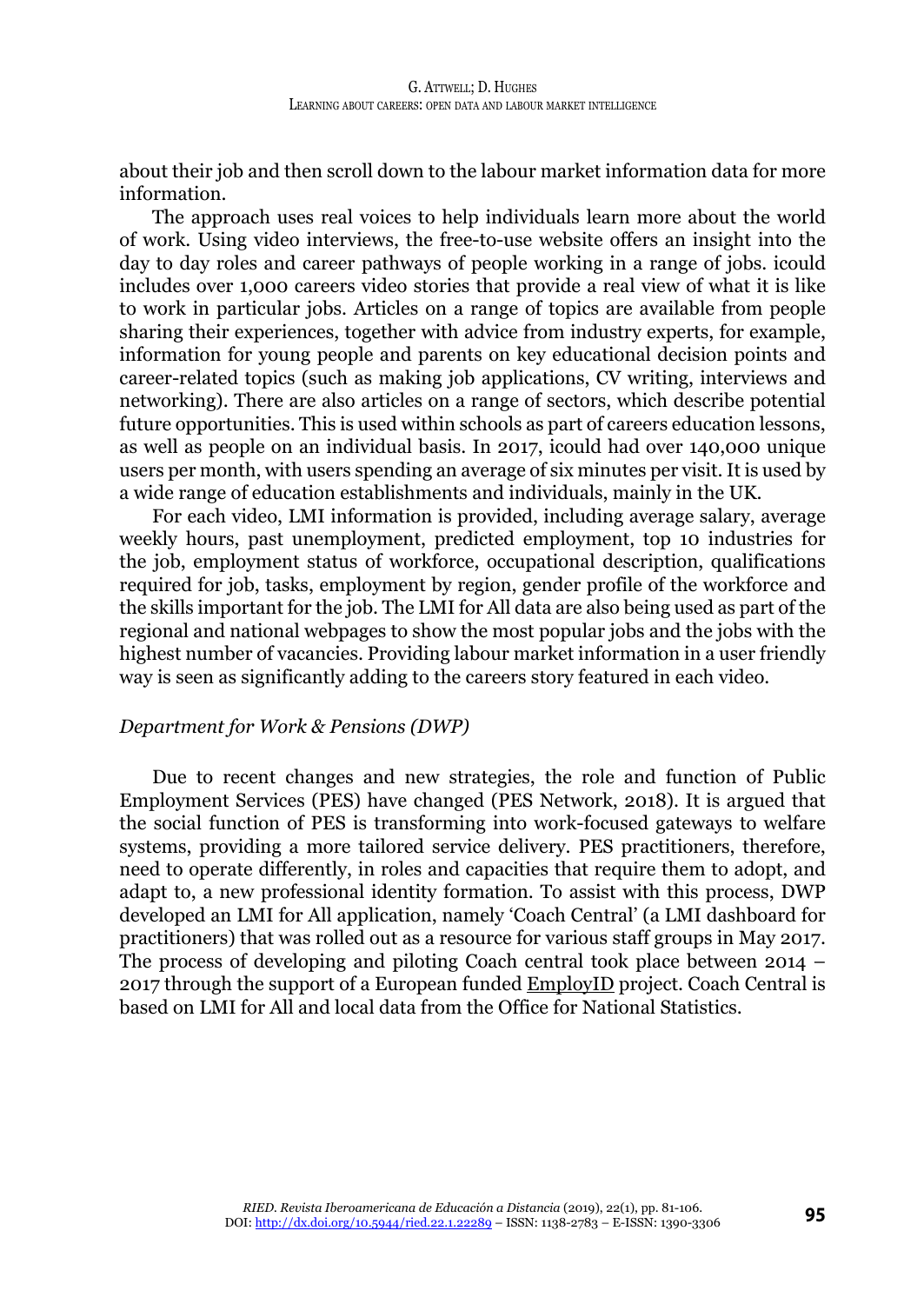LMI is essential for PES staff (both work coaches and employment advisers):

- to help claimants take decisions on jobs, careers and training;
- to familiarise themselves on the structure of the labour market and on-going changes. For example, it can be used by employment advisers in understanding needs and opportunities in different sectors;
- to be used for labour market planning and for understanding the need for future training provision;
- to help plan future strategies and priorities for services for planning; and
- to help those responsible for employer liaison in understanding sectors and industries, prior to meetings with employers (EmployID, 2018).

At an organisational level, access to LMI is needed to enhance co-operation between PES employees in different roles. The key to unlocking the transformational potential of Coach Central by PES organisations is based on how it is integrated within the individual and organisational practices. Both require an understanding of the meanings of data for future labour market structures and for jobs and careers for claimants. An essential 'top-down, bottom-up' process was used to secure buyin for the online course and LMI for All application. Key members of the Learning and Development unit and senior members of staff were involved at all stages of the process of identifying, then designing learning needs. A pilot massive open online course (MOOC) within DWP has shown promising results. The Coach Central application has now been rolled out across the entire organisation. It is being provided as a resource for anyone in DWP (not just practitioners), but its usage is not compulsory. The principle of providing DWP practitioners with some guidance and support regarding the interpretation and usage of LMI in their work with claimants is currently being discussed. Some crucial issues were identified during the development of Coach Central and solutions were tested. For example:

- ICT privacy and security policies constrained the use of technology, which resulted in creative technological solutions (such as negotiating for a closed course where DWP staff could comment and have private forums) were piloted. Within the organisation, hosting the platform for Coach Central has been an ongoing issue because of the challenges of privacy and security policies and the restrictions placed on the use of ICT.
- Initial forecasts for the resources involved in the development of Coach Central were underestimated. While it has been a more resource intensive process, the future benefits and efficiencies in the course have been realised.
- The lack of local data has been a major criticism of Coach Central. Even though the Office of National Statistics provides local Labour Market data, this is based on broad industry groupings and not on occupations. The sample size in the major surveys is not sufficient to produce meaningful data for each occupation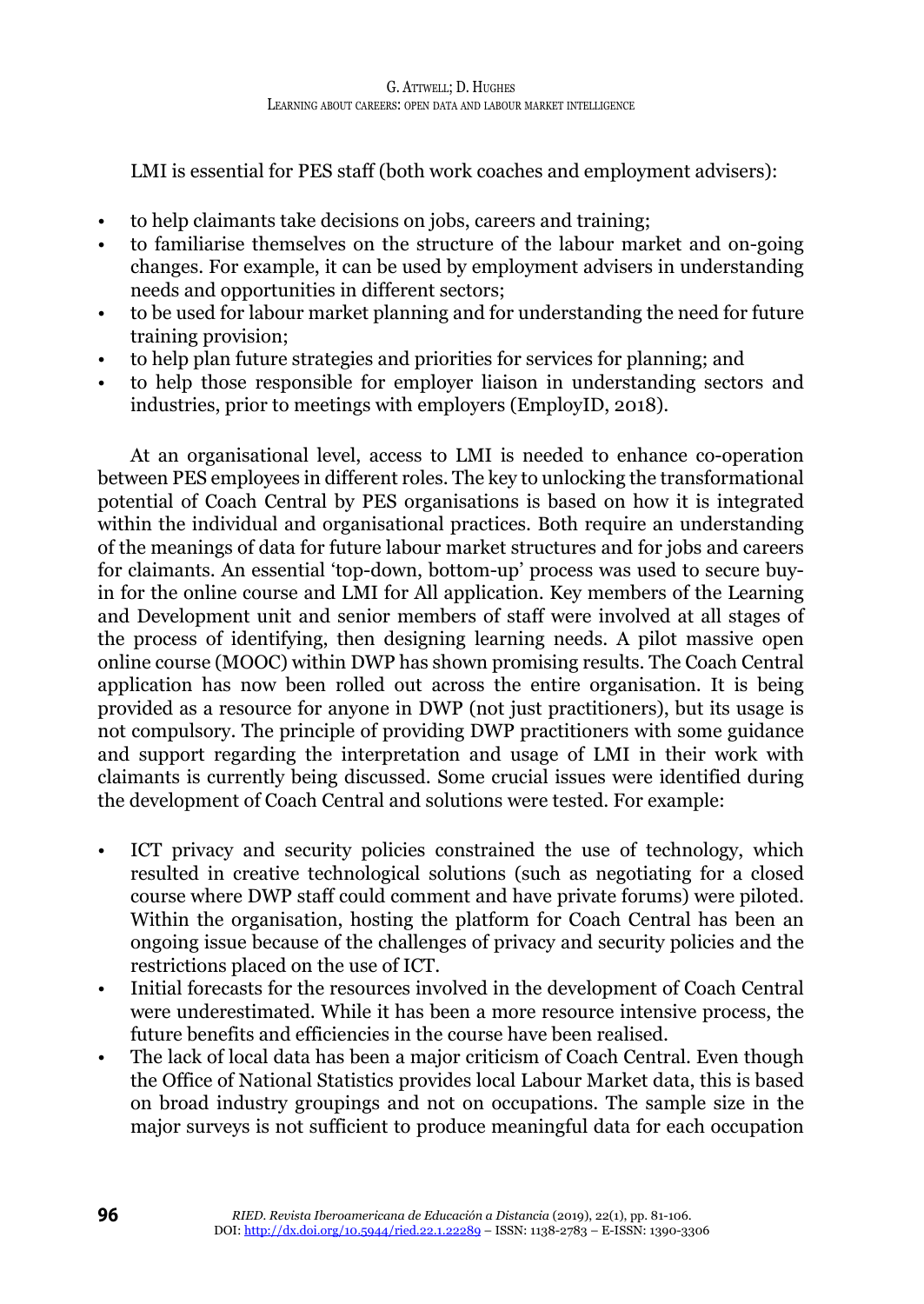at a local level. Two promising solutions are to use web scrapers to augment data with other sources and/or augment official data with data gathered from 'the crowd' – for instance from local PES employees.

• The problem of lack of data also applies to lack of job vacancy notifications. PES job vacancies tend to be skewed towards low paid and public sector jobs. One potential answer would seem to be to use web scrapers to gather data although this may have copyright implications.

# *The Help Build London App*

Apps offer considerable benefits as they can drive information direct to users and have the potential to be combined with location aware technologies to provide bespoke information. For example, a UK careers and employment specialist company responsible for delivering a range of services to over 500,000 young people and adults each year explored ways of providing LMI for All data via an app to raise awareness about career opportunities in London, particularly in the construction sector. Its user base is wide ranging from young people in schools, vulnerable young people and those not in education, employment or training (NEET), plus adults and offenders. The 'Help Build London' app is designed to complement campaigns and initiatives that aim to attract, inform and retain a talented workforce for the construction and built environment sector. This also encourages users who are wedded to one occupation to consider others that may fit their skills or that have better employment prospects or are in high demand in London. Research undertaken by Prospects had found that 90% of their customer base has access to a mobile phone; most of which are smart phones.

It is not intended that the app will be used on its own. Instead, Prospects' career advisers will support people to access and use the app during a careers session, as well as respond to careers and learning questions arising from its use. Telephone advisers will also encourage customers to download the app and support them in exploring the data.

Issues encountered during the development of the 'Help Build London' app included determining the focus of the app, refining initial ideas, resourcing technical skills and managing the development within time and budgetary constraints.

The LMI for All datasets have been selected as they are key to answering some of the questions users will have about the construction sector. Data included in the 'Help Build London' app includes:

- Will there be future job opportunities in the construction sector?
- What skills do I need to work in construction?
- What jobs are there in construction?
- Employment (historical, projected and replacement demand) Skills, abilities, interests data from O\*NET.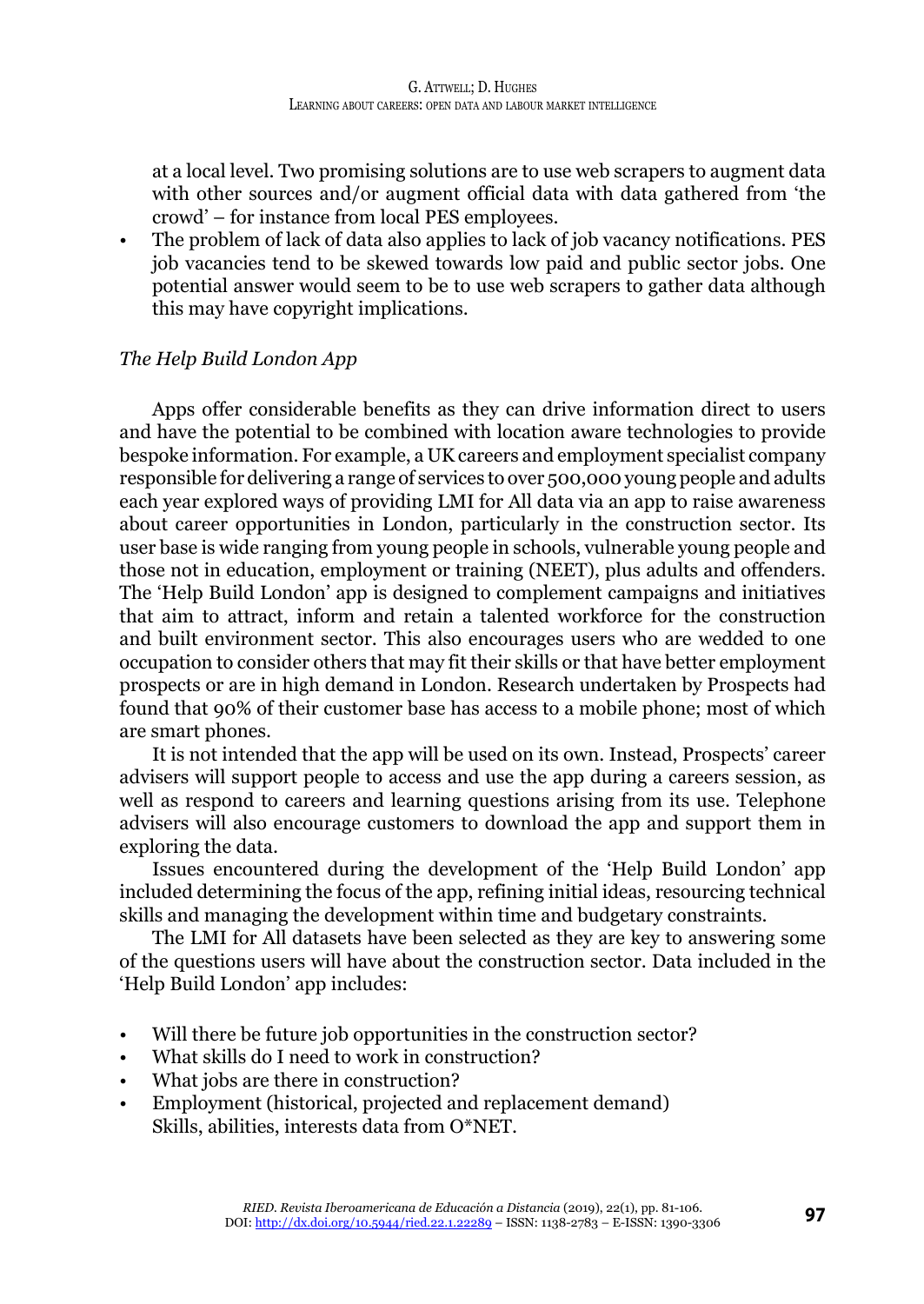# Figure 5. Help Build London



A client who is interested in the construction sector in London, enters the app and selects two skills to find two potential job options (such as painters and decorators, production managers, electricians, etc.) in construction to compare. These options are based on a selection of skills. The user can then find out more about each job option, such as data on how these trades are growing across London, pay and hours, and required qualificators. A chart displaying the Working Futures data on projected employment and employment (replacement demands) is shown. A user can also access a job profile, ring to make an appointment with a specialist careers adviser and access the Build London jobs board to access current vacancies.

#### **DISCUSSION**

The rapid expansion of technology including the growth of open data and peripatetic devices including smartphones, apps, tablets and wearables (e.g. smart watchs) has resulted in new methods of accessing LMI and learning about careers. However, the LMI for All case study and other research undertaken by the authors with Public Employment Services in Europe and in Chile raises a number of issues. Some of these are about the availability of accurate and relevant data. Others relate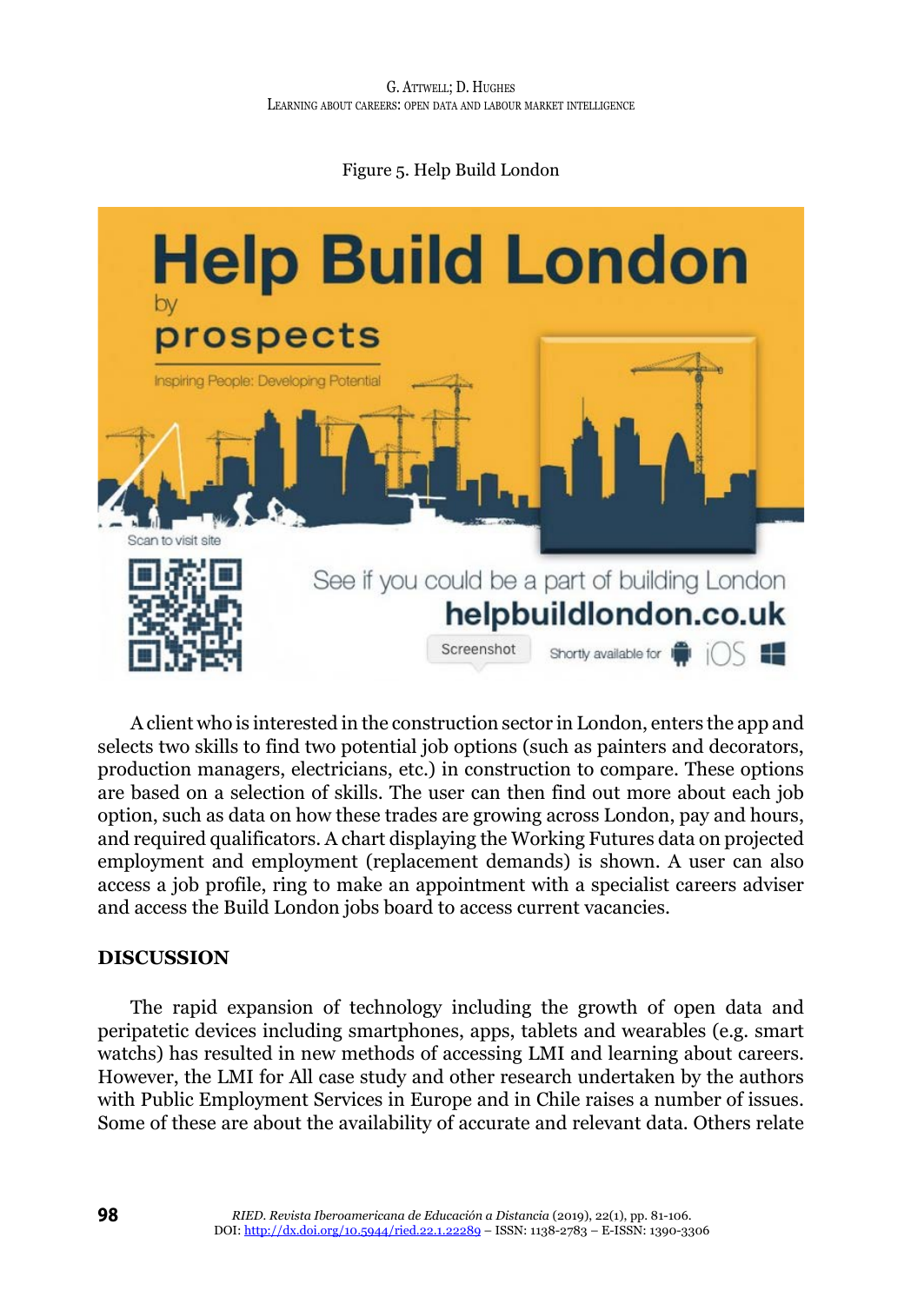to how best to meet differing stakeholder needs, for example, careers services and other related support services. Moreover, there are more general concerns about data literacy and understandings of data and its increasing usage in education and employment sectors. Governance, provenance and quality are also key issues that have to be addressed. The concept of accurate job matching is contested. Overall, further research is needed expand upon these findings. In this section we briefly discuss some of these key issues.

#### *Availability of relevant data*

A big problem in the UK (and also in many other countries) is linking labour market and educational data. Labour Market data is classified by occupations, educational data is usually classified by subject or discipline. In some countries there are clear qualifications required for employment in different occupations, but in other countries the link is much weaker. Yet one of the most frequently asked questions by individuals is what courses they should pursue to enter a particular occupation. One approach to this is to use destination data from school or university - i.e. a student who followed this course ended up in this job or occupation. Yet such raw data may disguise a large number of personal, social and educational variables.

Indeed, there is a wider issue when we talk about skills and employment. Because we have no accurate measure for knowledge and skills, we use qualifications and level of qualifications as a proxy for learning and the acquisition of knowledge and skills (OECD, 1997). This may lead to serious inaccuracies in studies and surveys of workforce skills. In the UK, there is a further issue in that the Labour Force Survey only records the highest qualification gained by an individual – thus potentially failing to record lower level vocational qualifications.

A further issue with LMI systems (LMIS) is that they frequently lack sufficient local data. This is due to sample sizes of surveys. Yet local labour markets vary considerably within countries, especially with a tendency for regional clusters in some sectors. The DWP case study above has attempted to use LMI dashboards that encourage practitioners to create and capture where possible local knowledge including vacancy information.

#### *Differing needs*

Different LMI is needed for different users. Colleges and universities use LMI for planning courses and curricula. But although some of the data needed is in common, using LMI for choosing a career or a course requires different data. Furthermore, individuals will need different LMI at various ages. Younger school students may just want to browse different possible occupations and find out more about them. Older students will require more focused information about where such a course might take them in terms of their career. This has implications not just for data availability,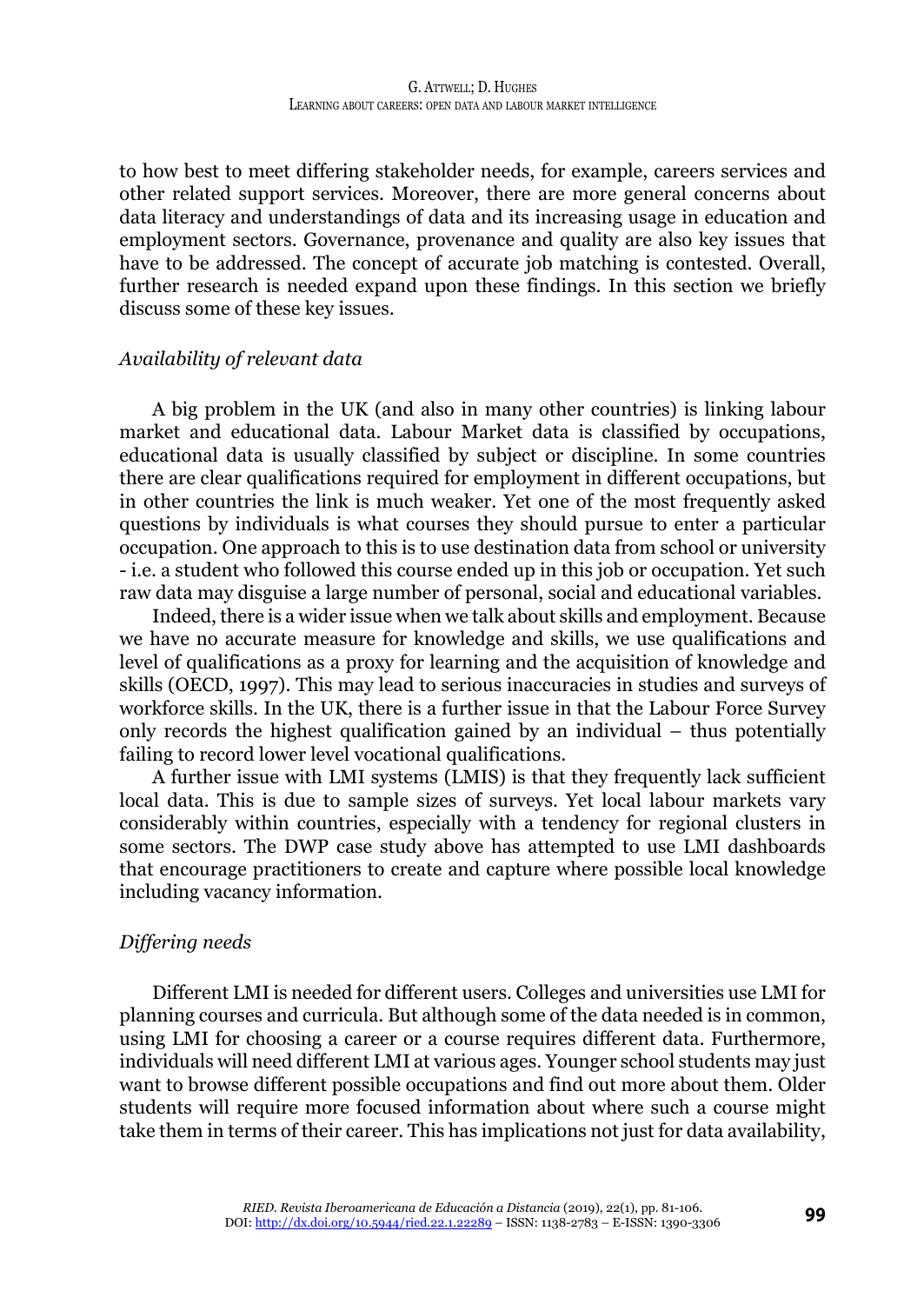but also in terms of interface design. In this regard the LMI for All open database and API is an approach to allowing the design of multiple interfaces and applications. It still requires knowledge and skills both in user interface and application design and an understanding of careers guidance, labour markets and education and training if applications are going to meet the needs of end-users. Notably, even where information is of a high quality it often does not get used as individuals lack the time, skills and knowledge to make effective use of such information (Grubb, 2002). In many cases, individuals can often find themselves overwhelmed by the volume of information available and as a result decide not to use this information (Sampson et al, 1999**).** The over simplistic implementation of LMI resources which assume that the provision of information is all that is required and where scant attention is given to how to integrate this within training and professional development is the most common factor in failure to meet differing stakeholders' needs (Kettunen & Sampson, 2018).

#### *Data literacy*

Data literacy is the ability to read, understand, create and communicate data as information (Wikipedia). Accepting literacy as a general concept, data literacy focuses on the competencies involved in working with data. Making sense of labour market data is not simple and there are doubts whether end-users have sufficient data literacy to deal with complex data, however good the design of applications. There is increasing debate and clarification around the skills and competencies that careers practitioners need in order to make successful use of online technologies as part of their practice (Kettunen, Sampson & Vuorinen, 2015; Kettunen & Sampson, ibid).

This raises the important issue of whether applications should be designed to be used with a careers counsellor or should be developed to be used by young people and job seekers themselves. However, the experience of the EmployID project, working with Public Employment Services in Europe, suggests that even experienced employment advisers and work coaches may not have the required data literacy to fully make sense of the data. Developing Labour Market Intelligence through sense and meaning making requires training. While in most countries there is an increasing focus on developing online access to Labour Market data, there does not appear to be a corresponding effort in providing training in how to make meanings and use that data.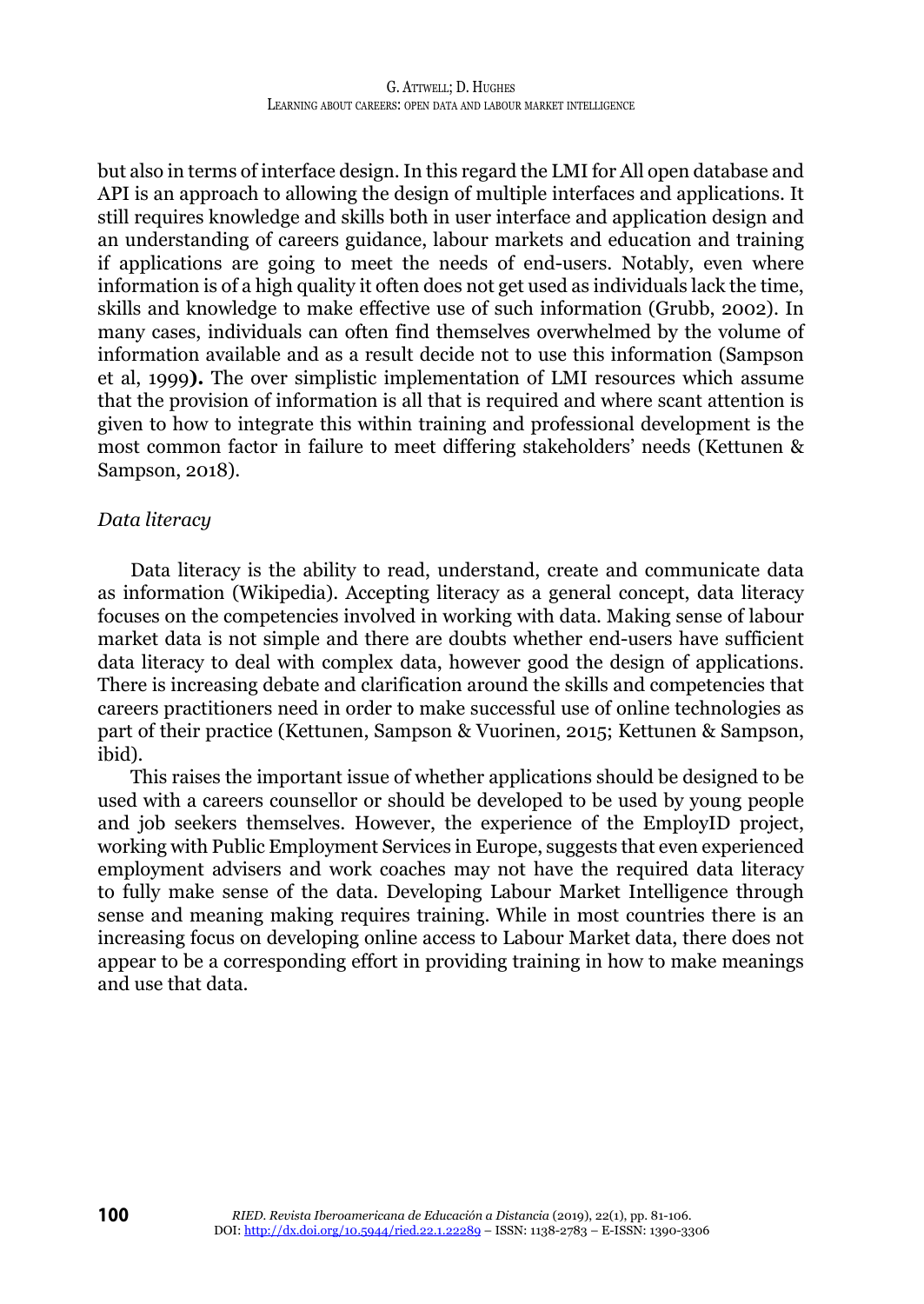# *Governance, provenance and quality*

Who should govern Labour Market Information Systems is an issue in many countries. The provenance and quality of the data is a key issue. Even when high quality and reliable data is provided it is important that information is provided about the source of that data and how the data has been processed. Certainly, the development of LMIS requires collaboration between education and training organisations and economic and labour market bodies. This can be hard to achieve. Ideally LMIS would be the responsibility of broader bodies involving all interested parties, employers, trade unions, teachers, trainers, careers counsellors, employment advisers, work coaches, data producers, educational organisations etc.

#### *Job Matching*

The European Union has been setting up its own skills policy (Education & Training 2020) to address inter-alia, the challenges set by the digital revolution in societies, labour market, education system and different other policy fields. "Skills, competences, and qualifications that people need change over time. To deal with these changes people need to be equipped with a variety of basic skills … including career management skills and access to updated and validated labour market intelligence through the lifespan-". (Education & Training 2020). Competencebased job matching is a method to find the best match between jobseekers and vacant jobs by comparing knowledge, skills and competences of the candidate with the requirements of the employer (ESCO, 2018). New database technologies and the use of algorithms can make online job matching relatively simple. However, Bimrose (undated) cites Mitchell & Krumboltz who criticise the usefulness of job matching in current labour market conditions. Matching, they say, assumes a degree of stability in the labour market. Osipow & Fitzgerald (1996) also highlight the failure of the theory to address the issue of change in environments and individuals. Additionally, they draw attention to problems inherent with the theory's associated measures for gender but regard the most serious limitation to be its failure to explain the process of personality development and its role in vocational selection (Osipow & Fitzgerald, ibid). There is a danger that with increasing sophistication of automation and AI embedded in LMI systems linked to job matching, there will be seen as less need for human forms of careers advice and guidance. The use of AI and applications utilising machine learning may seem to provide a 'better fit' but remain open to the criticism levelled above. A further issue is the lack of transparency in the algorithms for job matching. With algorithms being applied in a broadening range of domains, it is crucial to ensure that machine-generated decisions are as fair and unbiased as possible, especially when they affect human lives. Olhede Rodrigues (2017) highlight "the problem is that much of what an algorithm does is hidden from view – inscrutable to those whose data it feeds on".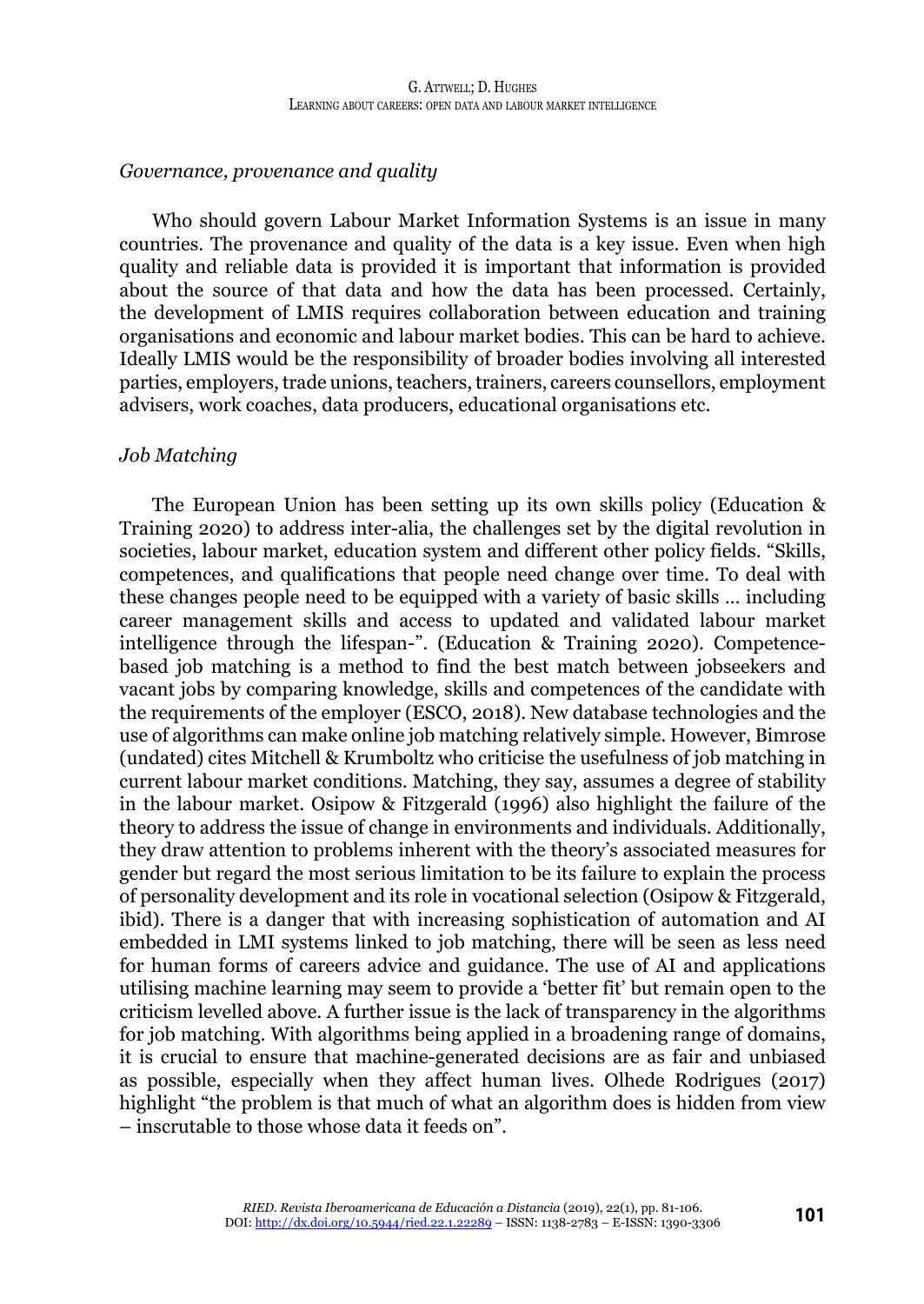# *Research and Evaluation*

There is a general lack of research in how to use LMI in careers and employment support services. In part, sophisticated LMI systems are relatively new. Research also requires boundary crossing bringing together careers theory, labour market theory, ICT and user experience design specialisms. But research is extremely important if we are to better understand how LMI data is being used and what the potential issues and drawbacks are. This also requires detailed evaluation and the publication and sharing of evaluation results by LMI providers.

#### **CONCLUSIONS**

In this paper we have explained the economic and social background to the development of Labour Market Information systems that can support more effective career learning and decision making. The illustrative case study of the LMI for All project in the UK shows the technical feasibility of designing and developing such systems and a model for dissemination and impact. The Department for Education in England has now granted a continued extension of the research and development work (2018 – 2020). Meanwhile, there remain universal challenges given the increasing use of LMI, especially in job matching and the rapidly expanding use of open data and big data in education and employment settings. While technologies play a key role in LMI systems and processes, they also include the actors and institutions within the system. The evidence points to a number of findings which can be turned into lessons for practice. Socio technical developments require design and development and steering and that in turn requires an understanding of the underpinning educational and careers guidance theories and practices. The use of online LMI is not a replacement for professional careers information, advice and guidance. But it does require investment in training and development for practitioners and managers. LMI systems have to be embedded within a wider range of careers and employment support services if they are to increase individuals' access to and awareness of labour market trends now and in the future. The effective use of LMI online resources using a variety of media and face-to-face channels should be integrated into planned careers programmes and is likely to be more effective for some individuals when use, at least initially, is mediated and supported by trained careers professionals. Finally, if ICT and LMI tools and resources are to become spaces for learning and reflection in support of individuals' career construction, there is clearly an urgent need to extend the body of research and to develop new methods of co-constructing in innovative collaborative partnerships.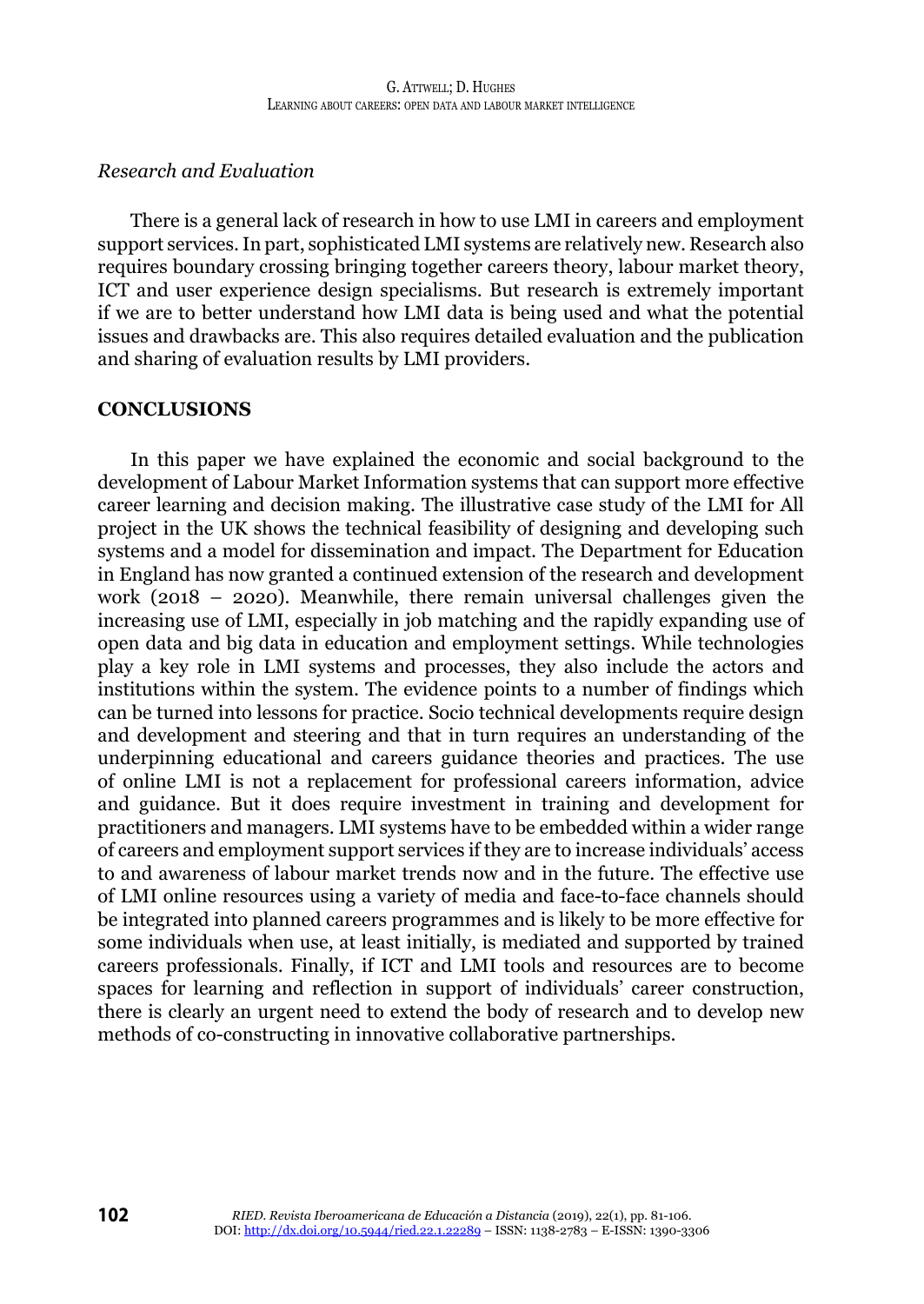# **REFERENCES**

- Attwell, G. (2017). *Developing an Integrated Labour Market Information System in Chile*, unpublished Consultancy Report, December 2017.
- Bimrose, J. (undated). *Traditional theories, recent developments and critiques*, Coventry: University of Warwick, Institute for Employment Research (IER). Retrieved from [https://warwick.ac.uk/](https://warwick.ac.uk/fac/soc/ier/ngrf/effectiveguidance/improvingpractice/theory/traditional/) [fac/soc/ier/ngrf/effectiveguidance/](https://warwick.ac.uk/fac/soc/ier/ngrf/effectiveguidance/improvingpractice/theory/traditional/) [improvingpractice/theory/traditional/](https://warwick.ac.uk/fac/soc/ier/ngrf/effectiveguidance/improvingpractice/theory/traditional/)
- Bimrose, J. (2016). Constructivism in online career counselling. In M. McMahon, *Career Counselling: Constructivist Approaches*, (210-221).
- Bimrose, J., Barnes, S. A., & G. Attwell (2010). *An Investigation into the Skills Needed by Connexions Personal Advisers to Develop Internet-Based Guidance*, Reading: CfBT Education Trust and Warwick University, Institute for Employment Research.
- Bimrose, J., Hughes, D., & Barnes, S. A. (2011). *Integrating new technologies into careers practice: Extending the knowledge base*. London: UK Commission for Employment and Skills.
- Bullock-Yowell, E., Katz, S.P., Reardon, R.C., & Peterson, G.W. (2012). The Role of Negative Career Thinking and Career Problem Solving Efficacy in Career Exploratory Behaviour. *Professional Counselor, 2*(2), 102-114.
- CEDEFOP (2016a). Labour market information and guidance. *Cedefop Research Paper, 55.* Publications Office, Luxemboug, doi: [http://dx.doi.](http://dx.doi.org/10.2801/72440) [org/10.2801/72440](http://dx.doi.org/10.2801/72440)
- CEDEFOP (2016b). Improving career prospects for the low-educated: the role of guidance and lifelong learning. *Cedefop Research Paper, 54*, Luxembourg: Publications Office.
- Chernyshev, I., & Standing, G. (1997). Statistics for Emerging Labor markets in Transition Economies: A Technical Guide

on Sources, Methods, Classifications and Policies (ILO Studies Series).

- Cardoso, P., & Marques, J.F. (2008). Perception of career barriers: The importance of gender and ethnic variables. *International Journal of Educational/ Vocational Guidance, 8*, 49-61.
- Department for Education (2018). *Labour market information (LMI) for all: Stakeholder Engagement and Usage, Data and Technical Developments,* Research report, London: Department for Education. Retrieved from [https://assets.](https://assets.publishing.service.gov.uk/government/uploads/system/uploads/attachment_data/file/714565/Labour_market_information_for_all.pdf) [publishing.service.gov.uk/government/](https://assets.publishing.service.gov.uk/government/uploads/system/uploads/attachment_data/file/714565/Labour_market_information_for_all.pdf) [uploads/system/uploads/attachment\\_](https://assets.publishing.service.gov.uk/government/uploads/system/uploads/attachment_data/file/714565/Labour_market_information_for_all.pdf) [data/file/714565/Labour\\_market\\_](https://assets.publishing.service.gov.uk/government/uploads/system/uploads/attachment_data/file/714565/Labour_market_information_for_all.pdf) [information\\_for\\_all.pdf](https://assets.publishing.service.gov.uk/government/uploads/system/uploads/attachment_data/file/714565/Labour_market_information_for_all.pdf)
- EmployID (2017). *The Changing World of Work Massive Open Online Course*. Retrieved from [https://mooc.employid.](https://mooc.employid.eu/the-changing-world-of-work/labour-market-information-lmi/) [eu/the-changing-world-of-work/labour](https://mooc.employid.eu/the-changing-world-of-work/labour-market-information-lmi/)[market-information-lmi/](https://mooc.employid.eu/the-changing-world-of-work/labour-market-information-lmi/)
- EmployID (2018). *EmployID Year 4 Online Book.* Retrieved from [https://employid.](https://employid.eu/sites/default/files/y4book.pdf) [eu/sites/default/files/y4book.pdf](https://employid.eu/sites/default/files/y4book.pdf)
- ESCO (2018). *Competence-based Job Matching*, Brussels: European Commission, European Skills/ Competences, qualifications and Occupations. Retrieved from [https://](https://ec.europa.eu/esco/portal/escopedia/Competence-based_job_matching) [ec.europa.eu/esco/portal/escopedia/](https://ec.europa.eu/esco/portal/escopedia/Competence-based_job_matching) [Competence-based\\_job\\_matching](https://ec.europa.eu/esco/portal/escopedia/Competence-based_job_matching)
- European Commission (2017). *Development of Skills*, Education and Training, Brussels. Retrieved from [https://ec.europa.eu/](https://ec.europa.eu/education/policy/strategic-framework/skills-development_en) [education/policy/strategic-framework/](https://ec.europa.eu/education/policy/strategic-framework/skills-development_en) [skills-development\\_en](https://ec.europa.eu/education/policy/strategic-framework/skills-development_en)
- Forster, K. (2017). *NHS faces 'unprecedented workforce crisis' as vacancies rise 10% in last year*, The Independent, 25 July 2017. Retrieved from [http://www.independent.](http://www.independent.co.uk/news/health/nhs-staff-vacancies-rise-10-per-cent-2017-86000-nurses-midwives-doctors-recruitment-crisis-brexit-a7858961.html) [co.uk/news/health/nhs-staff-vacancies](http://www.independent.co.uk/news/health/nhs-staff-vacancies-rise-10-per-cent-2017-86000-nurses-midwives-doctors-recruitment-crisis-brexit-a7858961.html)[rise-10-per-cent-2017-86000-nurses](http://www.independent.co.uk/news/health/nhs-staff-vacancies-rise-10-per-cent-2017-86000-nurses-midwives-doctors-recruitment-crisis-brexit-a7858961.html)[midwives-doctors-recruitment-crisis](http://www.independent.co.uk/news/health/nhs-staff-vacancies-rise-10-per-cent-2017-86000-nurses-midwives-doctors-recruitment-crisis-brexit-a7858961.html)[brexit-a7858961.html](http://www.independent.co.uk/news/health/nhs-staff-vacancies-rise-10-per-cent-2017-86000-nurses-midwives-doctors-recruitment-crisis-brexit-a7858961.html)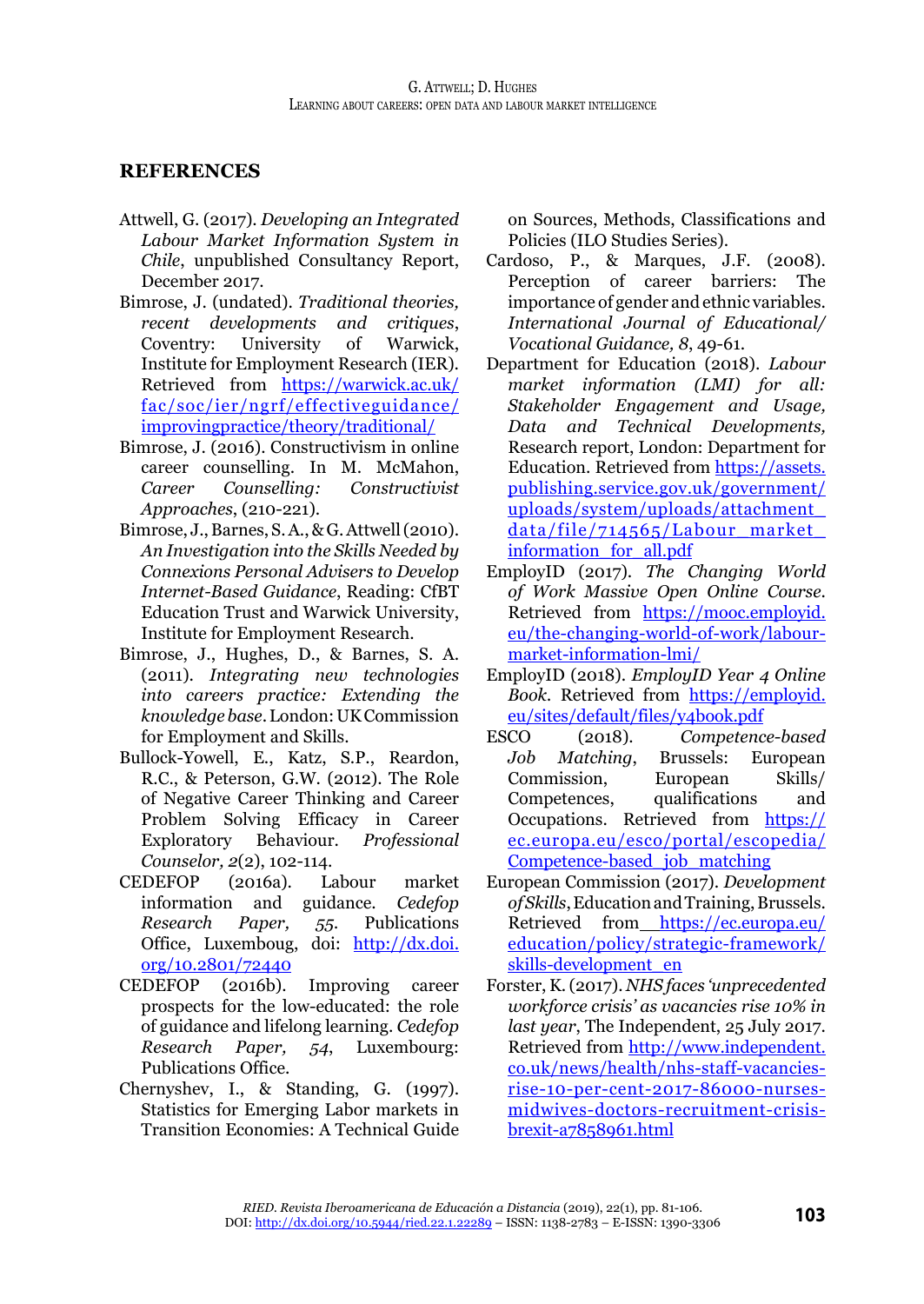- Ferrari, L., Nota, L., & Salvatore, S. (2012). Evaluation of an Intervention to Foster Time Perspective and Career Decidedness in a Group of Italian Adolescents, *Career Development Quarterly*, *60*(1), 82-96.
- Gati, I., Gadassi, R., & Mashiah-Cohen, R. (2012). Career decision-making profiles vs. styles: Convergent and incremental validity, Journal of Vocational Behavior 81(1), 2-16, doi: 10.1016/j. jvb.2012.03.004.
- Goss, S., & Hooley, T. (2015). Symposium on online practice in counselling and guidance (Editorial). *British Journal of Guidance and Counselling*, *43*(1), 1-7.
- Grubb, W. N. (2002). *Who am I: The inadequacy of career information in the information age*. Paris: Organisation for Economic Cooperation and Development.
- Harren, V. A. (1979). A model of career decision-making for college students. *Journal of Vocational Behaviour*, *14*(2), 119-133.
- HM Government (2017). *Industrial Strategy: Building a Britain Fit for the Future*, London. Retrieved from [https://assets.publishing.service.gov.uk/](https://assets.publishing.service.gov.uk/government/uploads/system/uploads/attachment_data/file/664563/industrial-strategy-white-paper-web-ready-version.pdf) [government/uploads/system/uploads/](https://assets.publishing.service.gov.uk/government/uploads/system/uploads/attachment_data/file/664563/industrial-strategy-white-paper-web-ready-version.pdf) [attachment\\_data/file/664563/industrial](https://assets.publishing.service.gov.uk/government/uploads/system/uploads/attachment_data/file/664563/industrial-strategy-white-paper-web-ready-version.pdf)[strategy-white-paper-web-ready-version.](https://assets.publishing.service.gov.uk/government/uploads/system/uploads/attachment_data/file/664563/industrial-strategy-white-paper-web-ready-version.pdf) [pdf](https://assets.publishing.service.gov.uk/government/uploads/system/uploads/attachment_data/file/664563/industrial-strategy-white-paper-web-ready-version.pdf)
- Hughes, D., Adriaanse, K., & Barnes, S-A. (2016). *Adult Education: Too Important to be Left to Chance* – International Literature Review, Coventry: University of Warwick, Institute for Employment Research, October 2016
- Janeiro, J. N., & Marques, J. F. (2010). Career coping styles: Differences in career attitudes among secondary school students. *International Journal of Educational and Vocational Guidance*, *10*, 35-48. doi: 10.1007/sl0775-009-9170- 3 17.
- Kettunen, J., Sampson, J. P., & Vuorinen, R. (2015). Career practitioners' conceptions of competency for social media in career

services. *British Journal of Guidance & Counselling*, *43*(1), 43-56.

- Kettunen, J., & Sampson, J. P. (2018). Challenges in implementing ICT in career services: perspectives from career development experts. *International Journal for Educational and Vocational Guidance*, 1-18.
- LMI for All (2012). *Key Findings from the careers LMI feasibility study*, Coventry: University of Warwick, Institute for Employment Research (IER). Retrieved from [http://www.lmiforall.org.uk/wp](http://www.lmiforall.org.uk/wp-content/uploads/2015/07/2012_LMI_for_All_summary.pdf) $content/unloads/2015/07/2012$  LMI [for\\_All\\_summary.pdf](http://www.lmiforall.org.uk/wp-content/uploads/2015/07/2012_LMI_for_All_summary.pdf)
- LMI for All (2015). *UK Commission for Employment and Skills LMI for All: Developing a Careers LMI Database: Final Report, July 2015*, Coventry: University of Warwick, Institute for Employment Research (IER). Retrieved from [http://www.lmiforall.org.uk/wp](http://www.lmiforall.org.uk/wp-content/uploads/2015/07/2012-15_LMI_for_All_Final_report_v020715.pdf)[content/uploads/2015/07/2012-15\\_](http://www.lmiforall.org.uk/wp-content/uploads/2015/07/2012-15_LMI_for_All_Final_report_v020715.pdf) LMI for All Final report\_v020715.pdf
- LMI for All (2016). *LMI For All: Technical, Stakeholder Engagement and Data Development Services Final Report 2015- 16,* Coventry: University of Warwick, Institute for Employment Research (IER). Retrieved from [http://www.lmiforall.org.](http://www.lmiforall.org.uk/about-lmi-for-all/) [uk/about-lmi-for-all/](http://www.lmiforall.org.uk/about-lmi-for-all/)
- LMI Institute, (undated). *Defining Labor Market Information (LMI) and LMI Customers*, Arlington, VA, Retrieved from [http://www.lmiontheweb.](http://www.lmiontheweb.org/WhatWeDo/Publications/downloads/2014-06-27_-_Defining_Labor_Market_Information.pdf) [org/WhatWeDo/Publications/](http://www.lmiontheweb.org/WhatWeDo/Publications/downloads/2014-06-27_-_Defining_Labor_Market_Information.pdf)  $downloads/2014-06-27$  - Defining [Labor\\_Market\\_Information.pdf](http://www.lmiontheweb.org/WhatWeDo/Publications/downloads/2014-06-27_-_Defining_Labor_Market_Information.pdf)
- London Councils (2018). *Skills Gap in London*, London: London Councils. Retrieved from [https://www.](https://www.londoncouncils.gov.uk/our-key-themes/economic-development/adult-skills-0/bridging-skills-gap/skills-gap-london) [londoncouncils.gov.uk/our-key-themes/](https://www.londoncouncils.gov.uk/our-key-themes/economic-development/adult-skills-0/bridging-skills-gap/skills-gap-london) [economic-development/adult-skills-0/](https://www.londoncouncils.gov.uk/our-key-themes/economic-development/adult-skills-0/bridging-skills-gap/skills-gap-london) [bridging-skills-gap/skills-gap-london](https://www.londoncouncils.gov.uk/our-key-themes/economic-development/adult-skills-0/bridging-skills-gap/skills-gap-london)
- Mangozho, N. (2003). Current Practices in Labor Market Information Systems Development for Human Resources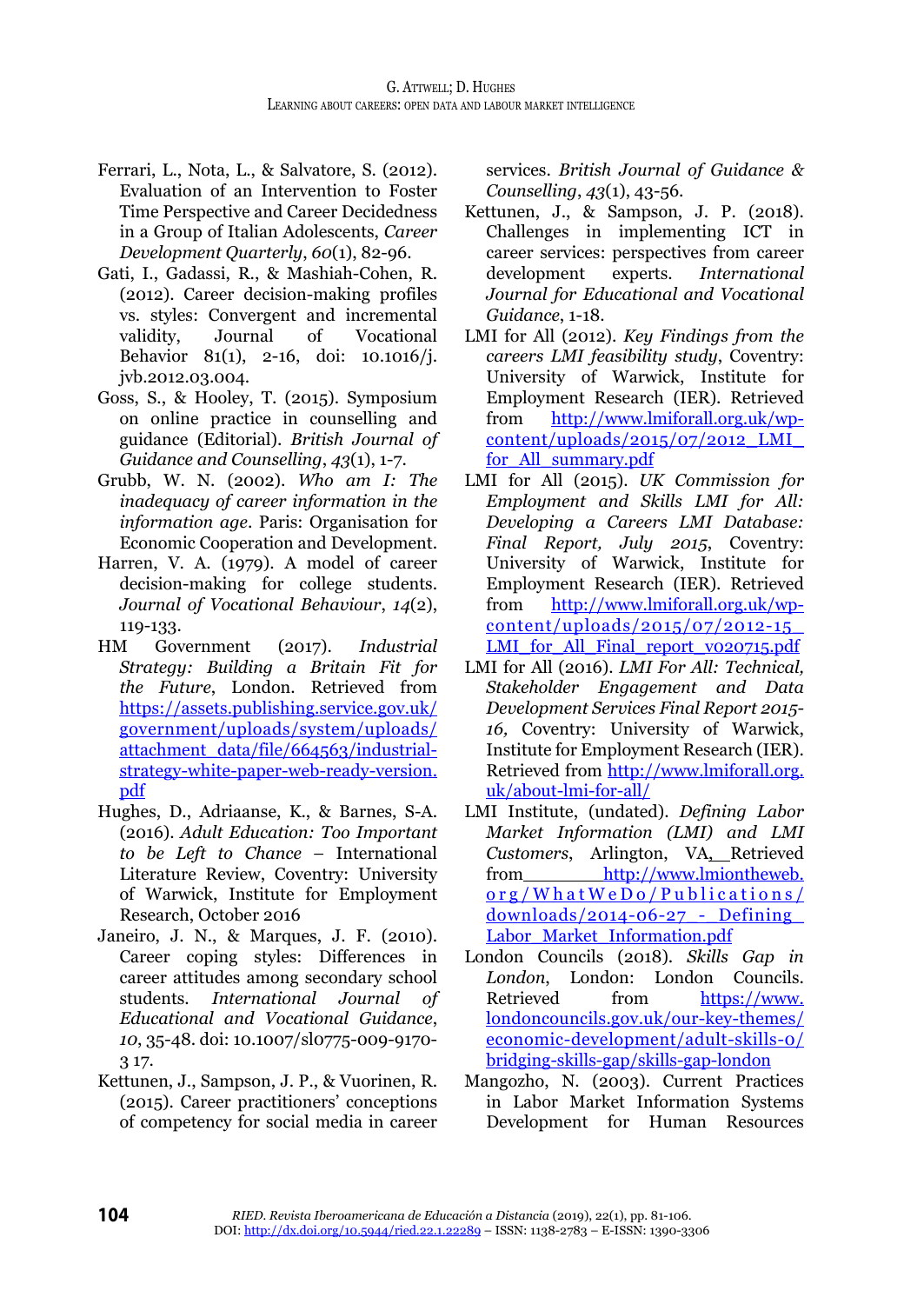Development Planning in Developed, Developing and Transition Economies*. Skills Working Paper, 13*, ILO, Geneva.

- Manyika, J., Chui, M., Miremadi, M., Bughin, J., George, K., Willmott, P., & Dewhurst M. (2017). *Harnessing automation for a future that works*. Retrieved from [https://www.mckinsey.com/global](https://www.mckinsey.com/global-themes/digital-disruption/harnessing-automation-for-a-future-that-works)[themes/digital-disruption/harnessing](https://www.mckinsey.com/global-themes/digital-disruption/harnessing-automation-for-a-future-that-works)[automation-for-a-future-that-works](https://www.mckinsey.com/global-themes/digital-disruption/harnessing-automation-for-a-future-that-works)
- Martin, I. (2011). *Labour Market Information Systems and Migration Information in Six Developing Countries: The challenge of integration,* International Organization for Migration, Brussels.
- Mitchell, L. K., & Krumboltz, J. D. (1996). Krumboltz's learning theory of career choice and counseling. In D. Brown, L. Brooks, & Associates, *Career choice and development* (3rd ed.), (233-280). San Francisco: Jossey-Bass.
- Nota, L., Santilli, S., & Soresi, S. (2016). A lifedesign-based online career intervention for early adolescents: Description and initial analysis. *The Career Development Quarterly*, *64*(1), 4-19.
- Olhede, S., & Rodrigues, R. (2017). Fai*rness and transparency in the age of the algorithm,* London: Royal Statistical Society. Retrieved from [https://rss.](https://rss.onlinelibrary.wiley.com/doi/full/10.1111/j.1740-9713.2017.01012.x) [onlinelibrary.wiley.com/doi/full/10.1111/](https://rss.onlinelibrary.wiley.com/doi/full/10.1111/j.1740-9713.2017.01012.x) [j.1740-9713.2017.01012.x](https://rss.onlinelibrary.wiley.com/doi/full/10.1111/j.1740-9713.2017.01012.x)
- Osipow, S.H., & Fitzgerald, L. F. (1996). *Theories of Career Development* (4th Edn), Needham Heights, Massachusetts, Allyn & Bacon.
- OECD (2018). *Working It Out: Career Guidance and Employer Engagement*,

Paris: Organisation for Economic Cooperation and Development, July 2018, p.21.

- PES Network (2017). *Annual Report of the European Network of Public Employment Service January – December 2018,*  Luxembourg: European Commission.
- Roberts, K. (2015). Implications for careers policy. In J. Bimrose, M. McMahon<br>& M. Watson, *Women's Career* & M. Watson, *Women's Career Development Throughout the Lifespan: An international exploration*, London: Routledge.
- Sampson, J. P., Jr., Lenz, J. G., Reardon, R. C., & Peterson, G. W. (1999). A cognitive information processing approach to employment problem solving and decision making. *The Career Development Quarterly, 48*(1), 3-18.
- Thuy, P. Hansen, E., & Price. D. (2001). *The Public Employment Service in a Changing Labour Market.* Geneva: International Labour Office.
- van Tuijl, C., & Walma van der Molen, J. H. (2015). Study choice and career development in STEM fields: an overview and integration of the research. *International journal of technology and design education*, *26*(2), 159-183. doi: 10.1007/s10798-015-9308-1.
- Woods, J. F., & O'Leary, C. J. (2006). *Conceptual Framework for an Optimal Labour Market Information System: Final Report, Upjohn Institute Technical Report No. 07-022*. Kalamazoo, Michigan: W.E. Upjohn Institute for Employment Research.

#### **ACADEMIC AND PROFESSIONAL PROFILE OF THE AUTHORS**

**Graham Attwell** is Director of the Wales based research and development SME, Pontydysgu and Associate Professor at the University of Warwick. His research interests include the use of technology for learning and for sharing knowledge and the teacher development for using ICT. He is interested in how open data and Lmi